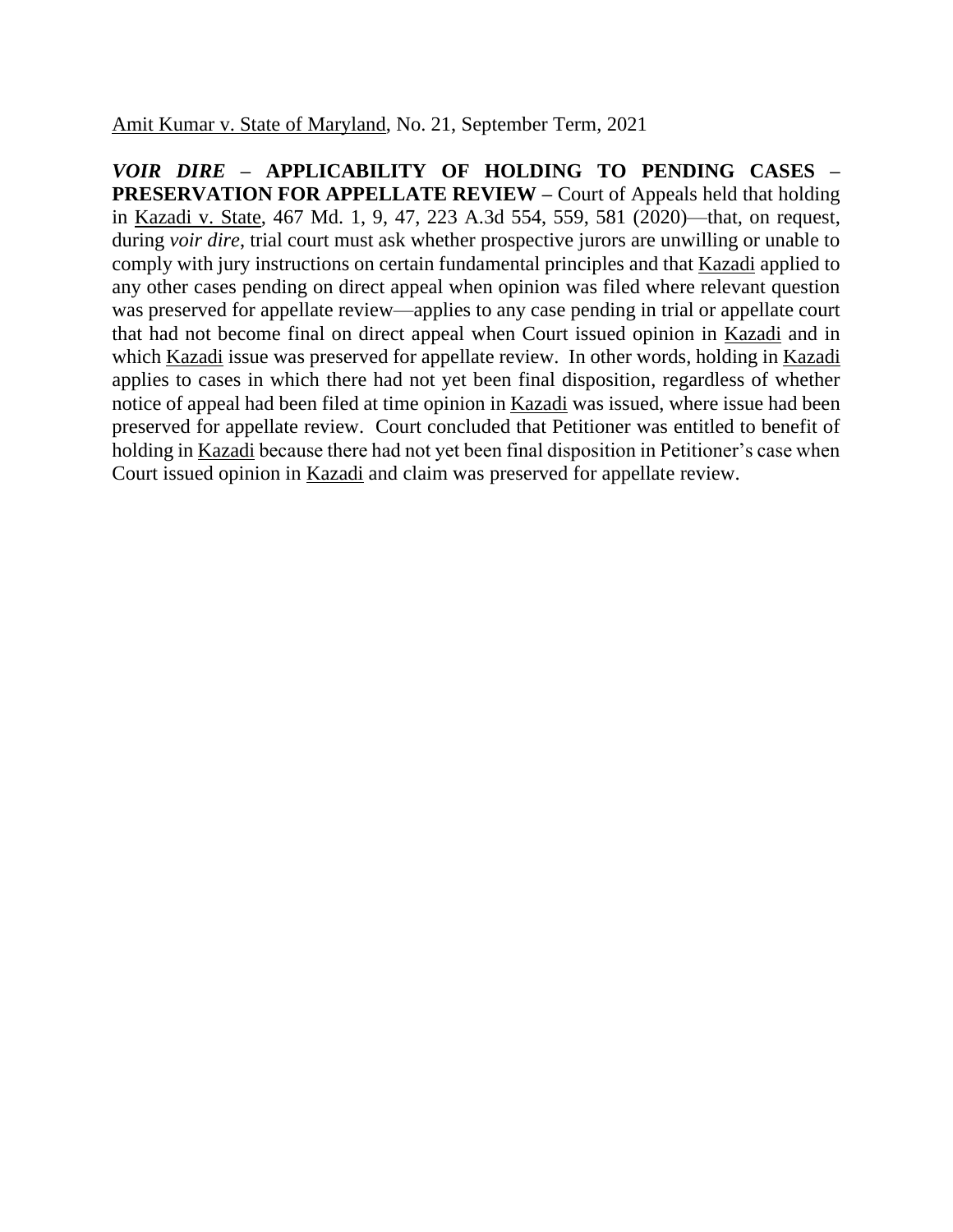Circuit Court for Baltimore City Case No. 119053002 Argued: November 9, 2021

## IN THE COURT OF APPEALS

## OF MARYLAND

No. 21

September Term, 2021 \_\_\_\_\_\_\_\_\_\_\_\_\_\_\_\_\_\_\_\_\_\_\_\_\_\_\_\_\_\_\_\_\_\_\_\_\_\_

## AMIT KUMAR

v.

# STATE OF MARYLAND \_\_\_\_\_\_\_\_\_\_\_\_\_\_\_\_\_\_\_\_\_\_\_\_\_\_\_\_\_\_\_\_\_\_\_\_\_\_

Getty, C.J. McDonald Watts Hotten Booth Biran Murphy, Joseph F., Jr. (Senior Judge, Specially Assigned),

JJ.

Opinion by Watts, J. McDonald and Biran, JJ., concur.

\_\_\_\_\_\_\_\_\_\_\_\_\_\_\_\_\_\_\_\_\_\_\_\_\_\_\_\_\_\_\_\_\_\_\_\_\_\_

\_\_\_\_\_\_\_\_\_\_\_\_\_\_\_\_\_\_\_\_\_\_\_\_\_\_\_\_\_\_\_\_\_\_\_\_\_\_

Filed: December 20, 2021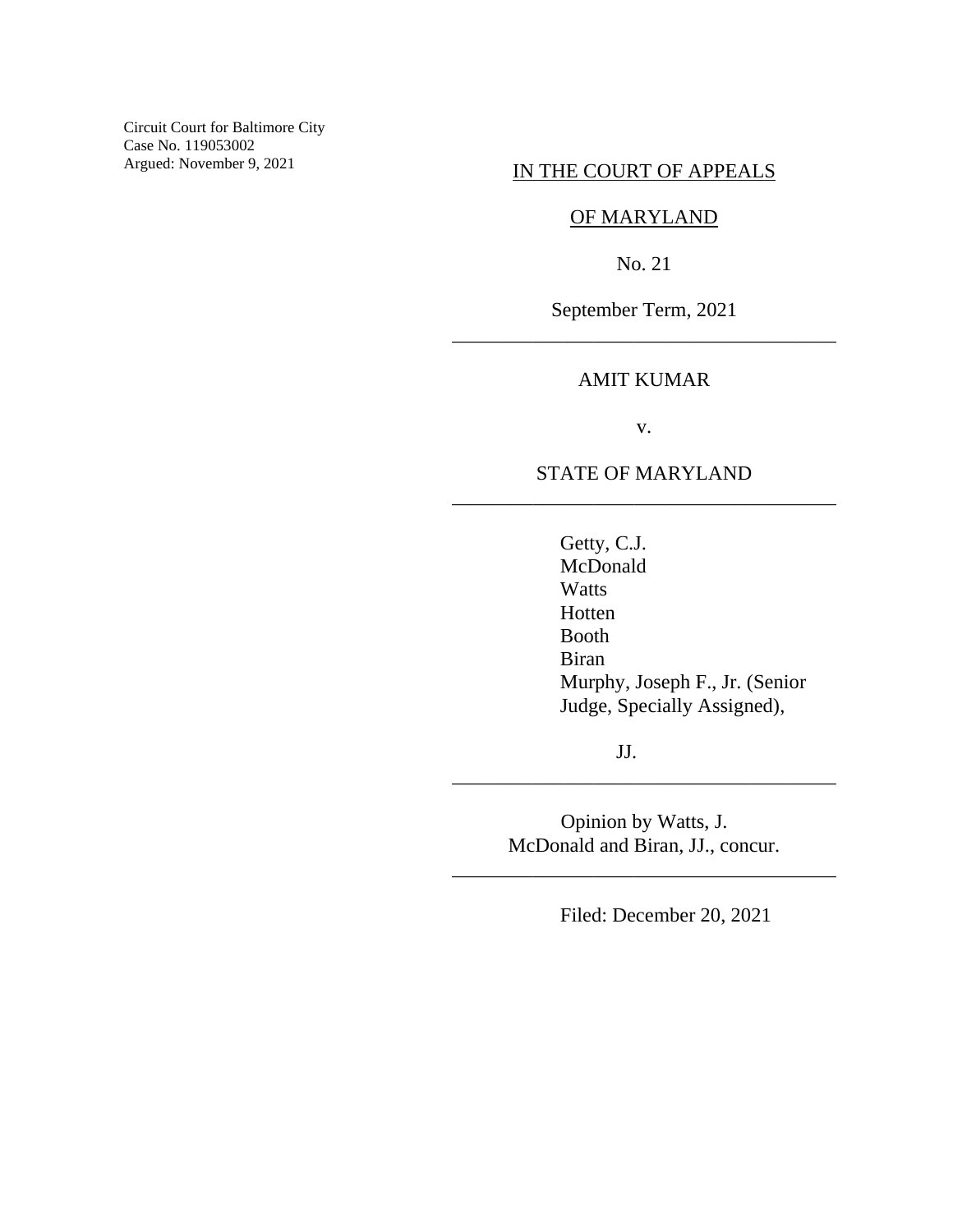In Kazadi v. State, 467 Md. 1, 9, 223 A.3d 554, 559 (2020), we held "that, on request, during *voir dire*, a trial court must ask whether any prospective jurors are unwilling or unable to comply with the jury instructions on the fundamental principles of presumption of innocence, the State's burden of proof, and the defendant's right not to testify." In so holding, we overruled Twining v. State, 234 Md. 97, 100, 198 A.2d 291, 293 (1964), in which this Court had previously held that a trial court was not required to ask such *voir dire* questions. In Kazadi, we initially stated that our holding would apply to Kazadi and to other cases prospectively as of the date on which the opinion was issued. Subsequently, we replaced the language in Kazadi concerning its applicability to indicate that the holding would apply to the case and "any other cases that [were] pending on direct appeal when [the] opinion [was] filed, where the relevant question ha[d] been preserved for appellate review." Kazadi, 467 Md. at 47, 223 A.3d at 581 (citations omitted).

In this case, we must determine whether our holding in Kazadi applies to cases in which a defendant had not yet noted an appeal when the opinion was issued in Kazadi but had preserved a Kazadi issue at trial. We hold that Kazadi applies to such cases. In addition, we conclude that in this case the Kazadi issue was preserved for appellate review.

#### **BACKGROUND**

#### **Charges and Verdict**

The State, Respondent, charged Amit Kumar, Petitioner, with first- and seconddegree murder of his wife, Ankita Verma, and openly carrying a dangerous weapon (a knife) with the intent to injure. In the Circuit Court for Baltimore City, a jury found Kumar guilty of first-degree murder and the weapon offense. Because the facts of the case are not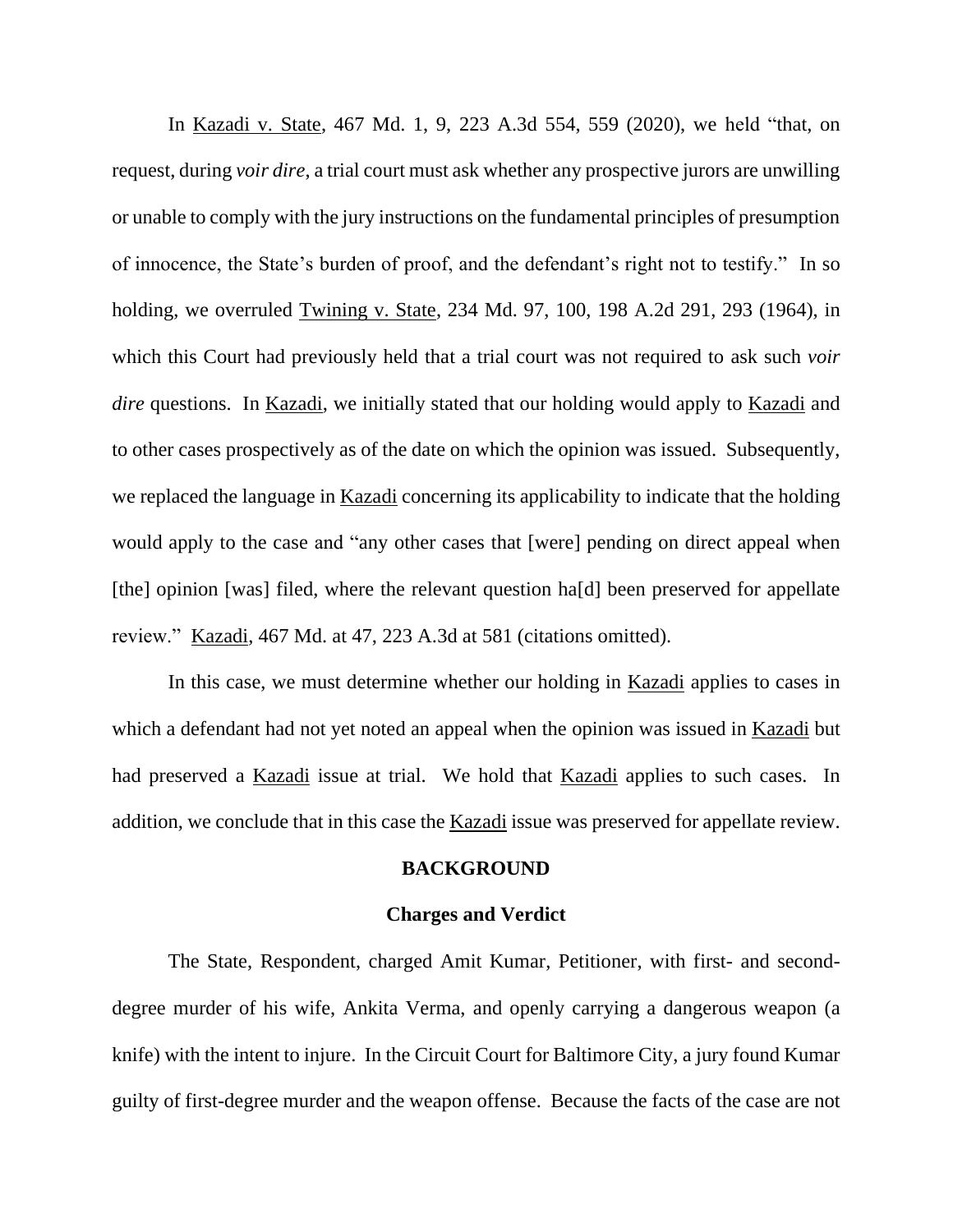material to the issue before us, we will not provide a summary of the evidence. It suffices to say that after a trial by jury, Kumar was convicted of first-degree murder and openly carrying a dangerous weapon with the intent to injure after his wife had been found stabbed to death in their apartment. The issue in this case concerns the jury selection process.

# *Voir Dire*

On November 4, 2019, the circuit court conducted jury selection. Before *voir dire*,

Kumar submitted to the circuit court in writing a list of seventeen proposed *voir dire*

questions, which included the following Kazadi-type questions:

- 15. You must presume the defendant innocent of the charges now and throughout this trial unless and until, after you have seen and heard all of the evidence, the State convinces you of the defendant's guilt beyond a reasonable doubt. If you do not consider the defendant innocent now, or if you are not sure that you will require the State to convince you of the defendant's guilt beyond a reasonable doubt, please stand.
- 16. In a criminal case, like this one, each side may present arguments about the evidence, but the State has the only burden of proof. The defendant need not testify in his/her own behalf or present any evidence at all.

a. Would you tend to believe or disbelieve the testimony of a witness called by the defense more than the testimony of a prosecution witness?

b. Would you hold it against a defendant if [he/she/they] chooses not to testify or chose not to present any evidence?

(Brackets in original) (citation omitted).

While reviewing the parties' proposed *voir dire* questions, the circuit court asked:

"Is there anything that is not included in the State's voir dire that the defendant specifically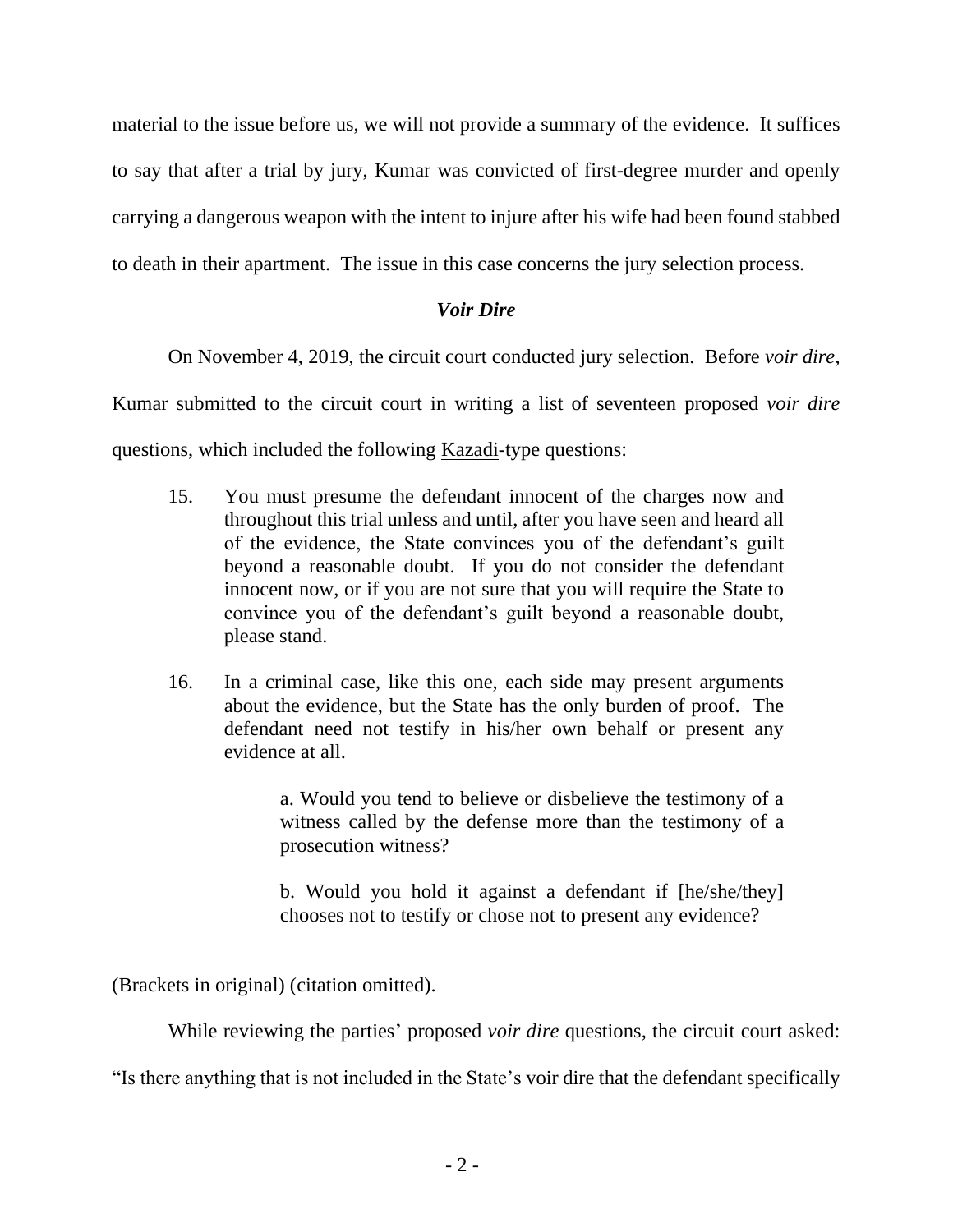requests?" Kumar's counsel responded by requesting that the circuit court ask several *voir dire* questions that he had proposed, including questions 15 and 16. The circuit court denied Kumar's counsel's request to ask proposed *voir dire* questions 15 and 16, which were the Kazadi questions. The following discussion occurred concerning *voir dire* questions 15 and 16, the Kazadi case (which was pending before us at the time), and

Twining, 234 Md. 97, 198 A.2d 291 (which we overruled in Kazadi):

[KUMAR'S COUNSEL]: I would ask that the Court propound . . . defense request for voir dire question number 15. There is currently a case, I think it's in the Court of Special Appeals<sup>[1]</sup> right now --

THE COURT: Yeah, it's sitting there. Until they make a decision, the old law from about 50 years ago resumes. I'm with you, [defense counsel], but until the Court of Special Appeals makes that determination I'll have to deny your request as to presumption of innocence. And if I'm thinking ahead of you as to number -- well, part of number 16.

[KUMAR'S COUNSEL]: And I would also ask that the Court include question 16 as well.

THE COURT: I'll note the request.

[KUMAR'S COUNSEL]: And, Judge, we would take exception --

THE COURT: The exception is noted as to the Court's denial of the defendant's requested 15.

[KUMAR'S COUNSEL]: And 16 as well.

THE COURT: And exception is noted with regard to -- I haven't denied it yet. I'll deny the request as number 16. I will note again this issue is before the Court of Special Appeals, . . . but . . . that question at this moment is still improper, so I'll deny 16 also. I'll note your exception in that regard.

<sup>&</sup>lt;sup>1</sup>Kumar's counsel mistakenly referred to the "Court of Special Appeals" and the circuit court repeated the reference twice during the discussion above. At the time that Kumar's trial began, oral argument had occurred in this Court in Kazadi and the case was awaiting the issuance of an opinion.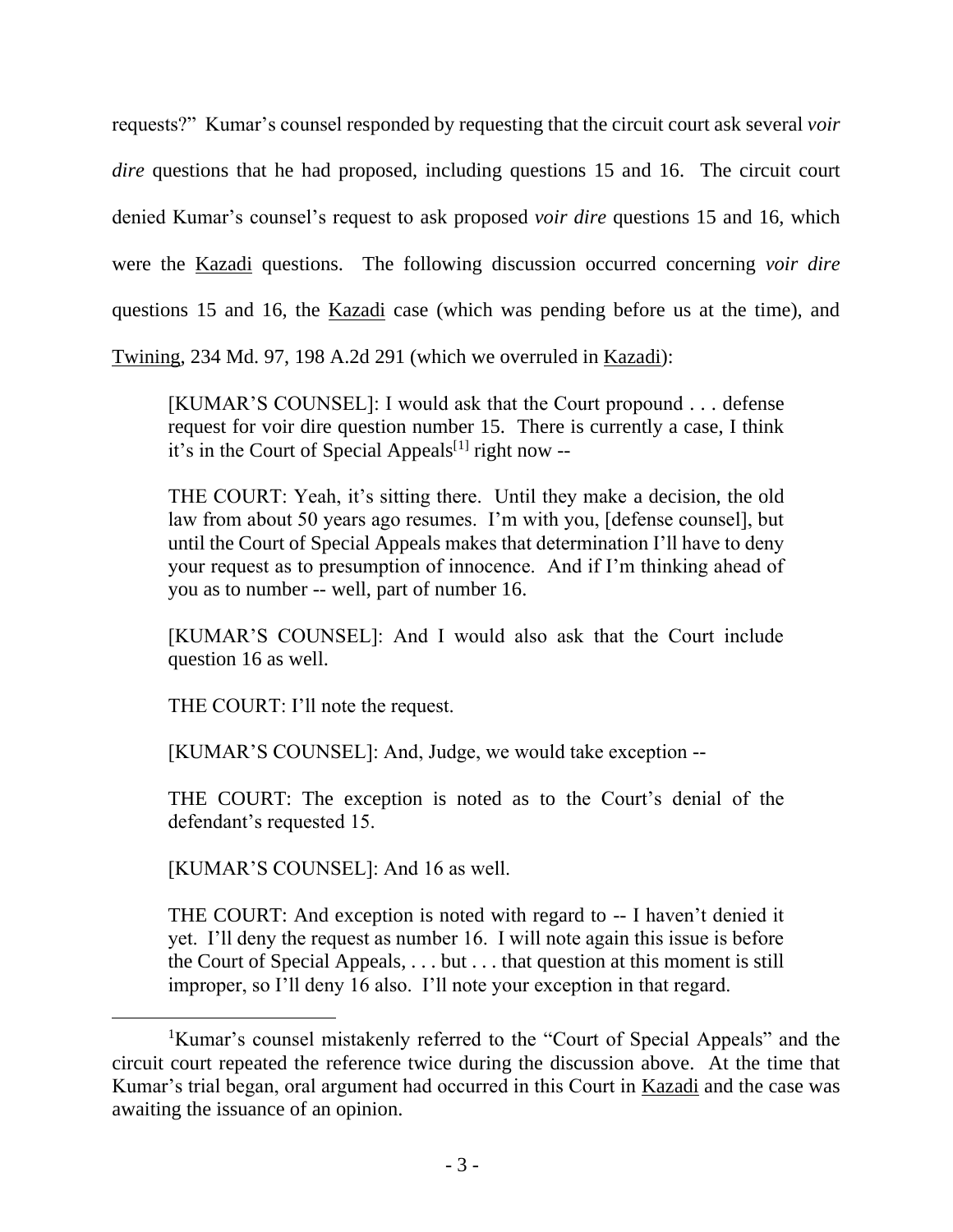(Paragraph breaks omitted).

During the circuit court's review of the proposed *voir dire* questions, there were three instances in which Kumar's counsel excepted to the circuit court's refusal to ask a proposed *voir dire* question. In the first two instances, Kumar's counsel excepted to the circuit court's refusal to ask *voir dire* question 15 and to the circuit court's refusal to ask *voir dire* question 16—*i.e.*, the Kazadi-type *voir dire* questions. In the third instance, Kumar's counsel excepted to the circuit court's decision to ask an edited version of a proposed supplemental *voir dire* question—question B—which concerned whether jurors or their family members were trained or employed in the medical field.

In all other instances, Kumar's counsel did not except to the circuit court's refusal to ask proposed *voir dire* questions. Kumar's counsel did not except to the circuit court's refusal to ask proposed *voir dire* questions 10 (which pertained to whether jurors had law enforcement connections) and 17 (which was a catchall question). Similarly, Kumar's counsel did not except to the circuit court's decision to ask an edited version of proposed *voir dire* questions 9 (which pertained to whether jurors may have had biases against certain groups of people) and 12 (which pertained to whether the jurors had connections to certain advocacy organizations). In another instance, although the circuit court stated that it would note Kumar's counsel's exception to the court's refusal to ask a supplemental *voir*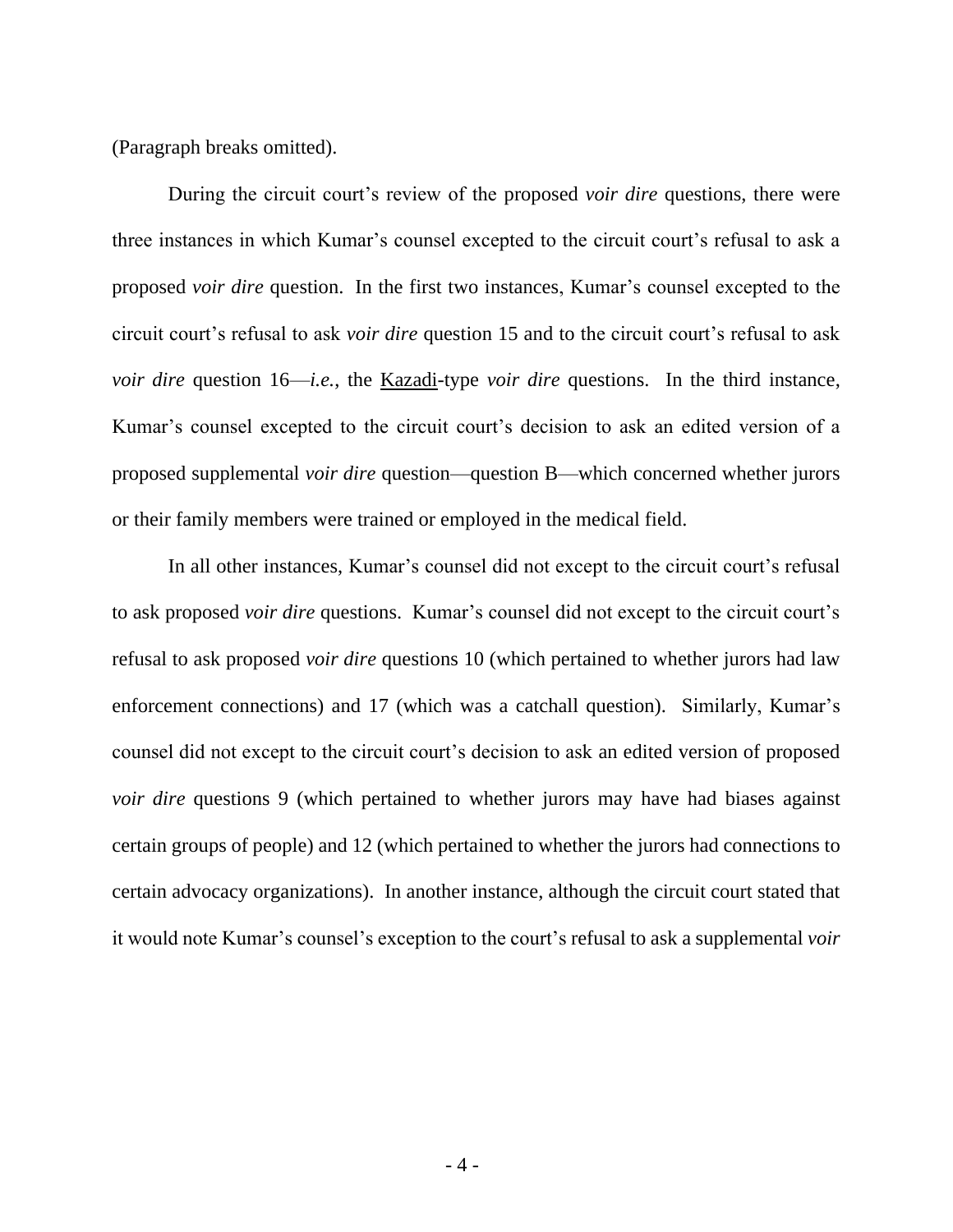*dire* question—question A (which pertained to alcohol and drug use)—Kumar's counsel did not actually state that he excepted to the circuit court's refusal to ask the question.<sup>2</sup>

After the exchange above in which the circuit court declined to ask *voir dire* questions 15 and 16 (the Kazadi questions) and indicated that Kumar's counsel's exceptions to the court's failure to ask the questions had been noted, the court asked the *voir dire* questions of the jury panel as a group. Upon completion of the group questions, before the court individually questioned prospective jurors who had responded affirmatively, the following exchange occurred:

THE COURT: Anything further from the defense?

[KUMAR'S COUNSEL]: I'll just ask the Court to note my continuing exception to the Court's refusal --

THE COURT: Does your client want to be here?

The circuit court did not ask Kumar's counsel to elaborate concerning the "continuing exception to the Court's refusal.]"

<sup>2</sup>The record reflects that Kumar's counsel submitted a request for two supplemental *voir dire* questions—questions A and B. The circuit court declined to ask supplemental question A concerning marijuana and alcohol use and after declining to ask the question, the court stated, without prompting by Kumar's counsel, that it would note Kumar's exception to its refusal to ask the question. Kumar's counsel did not advise the circuit court that an exception would be taken to the court's refusal to ask the question.

The record also reflects that the circuit court agreed, after rephrasing the question, to ask supplemental *voir dire* question B concerning whether jurors or their family members had been trained or employed in the medical field but stated: "I'm going to deny the request specifically as to your request to B, 1, 2 and 3, whoever comes up at sidebar voir dire, you can delve into that if you wish to, if they respond to your question B." As explained above, Kumar's counsel advised that he would take an exception and the circuit court noted the exception.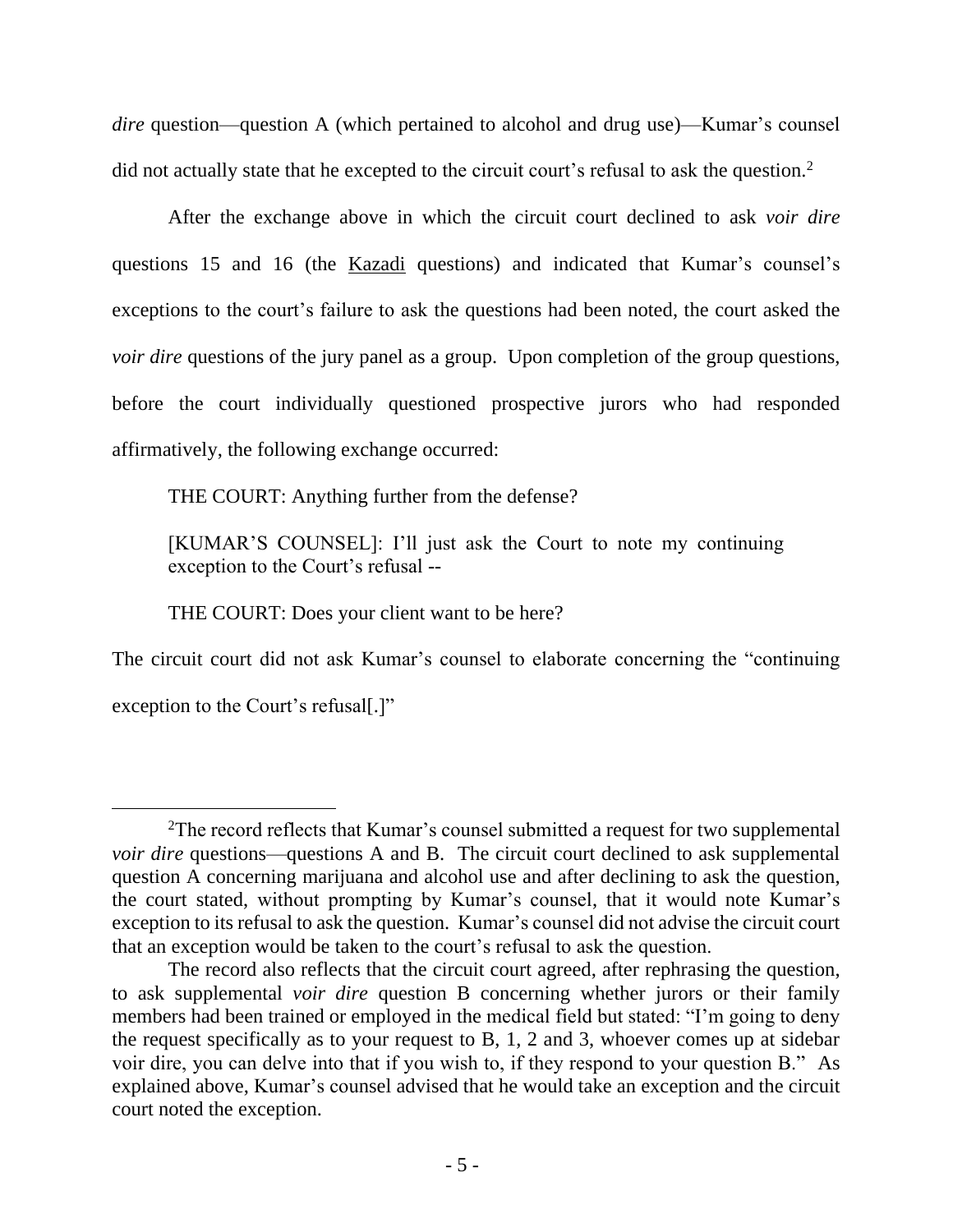### **Motion for a New Trial and Notice of Appeal**

On November 18, 2019, in the circuit court, Kumar filed a motion for a new trial, contending, among other things, that the circuit court erred in declining to ask proposed *voir dire* questions 15 and 16. In the motion for a new trial, Kumar's counsel raised various allegations of error but the only allegation raised concerning the circuit court's failure to ask proposed *voir dire* questions pertained to the court's failure to ask the Kazadi questions. On January 24, 2020, prior to the date of Kumar's sentencing, we issued our opinion in Kazadi and addressed the applicability of our holding as follows:

Additionally, consistent with this Court's case law, although we provide Kazadi "with the benefit of the holding[] in this case, we determine that our holding<sup>[]</sup> shall apply prospectively as of the date on which this opinion is filed." Pearson, 437 Md. at 370, 86 A.3d at 1243. In other words, our holding exclusively applies to this case and future trials, and this opinion should not be construed as giving rise to any grounds for relief in cases in which *voir dire* occurred before today—*i.e.*, cases in which trial courts operated under the assumption that Twining, 234 Md. at 100, 198 A.2d at 293, remained good law.

(Alterations in original).

On February 21, 2020, the circuit court conducted the sentencing proceeding in Kumar's case at which it heard argument on and denied the motion for a new trial. The circuit court sentenced Kumar to life imprisonment for first-degree murder and a consecutive sentence of three years' imprisonment for the weapons offense. On March 2, 2020, we issued an Order replacing the language in Kazadi on the applicability of our holding with the following:

Additionally, consistent with this Court's case law, we provide Kazadi with the benefit of the holding in this case, and we determine that our holding applies to this case and any other cases that are pending on direct appeal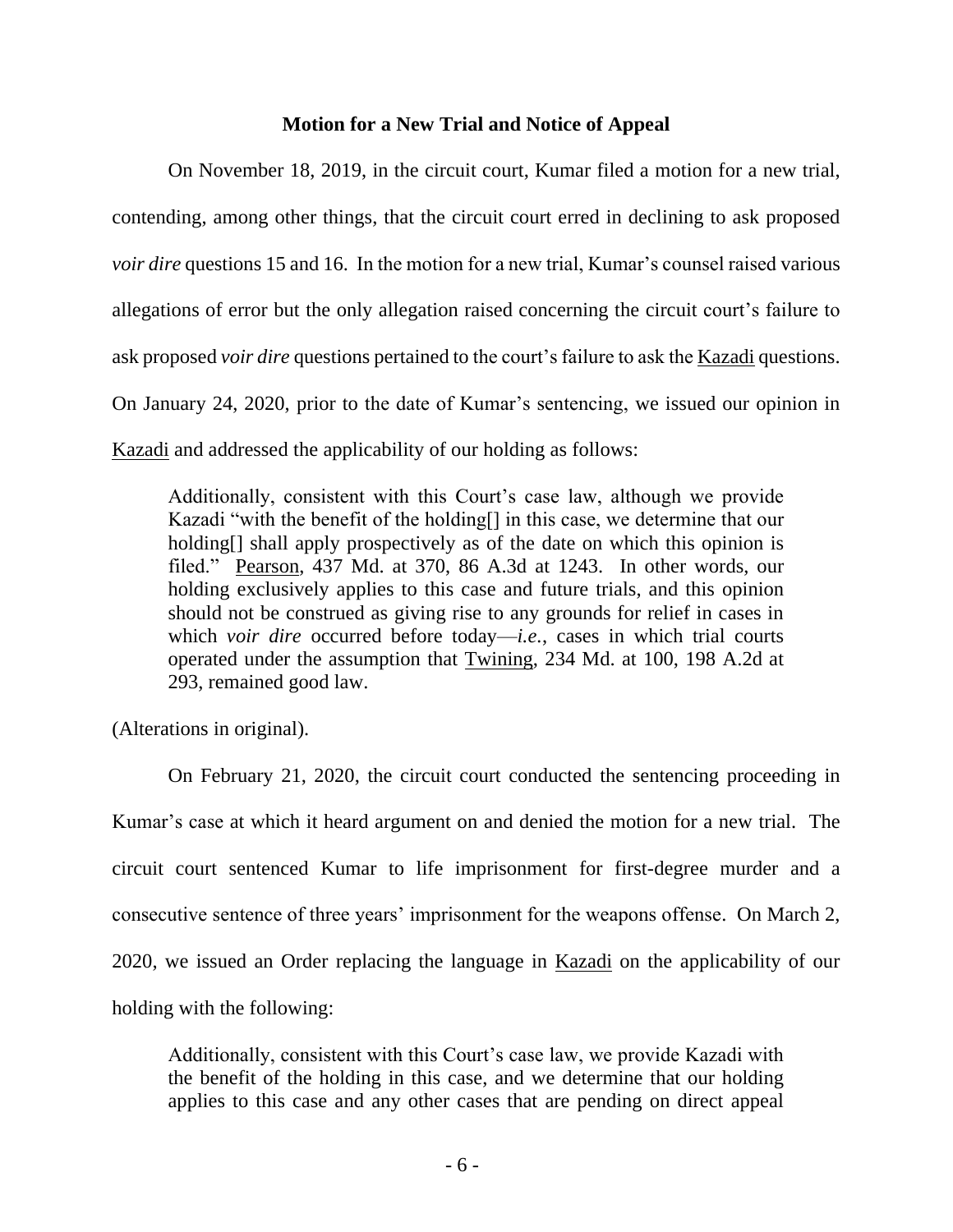when this opinion is filed, where the relevant question has been preserved for appellate review. See Hackney v. State, 459 Md. 108, 119, 184 A.3d 414, 421 (2018); State v. Daughtry, 419 Md. 35, 77 n.26, 18 A.3d 60, 85 n.26 (2011).

Kazadi, 467 Md. at 54, 223 A.3d at 586.

On March 20, 2020, in the circuit court, Kumar filed a notice of appeal.

### **Opinion of the Court of Special Appeals**

On April 13, 2021, the Court of Special Appeals affirmed Kumar's conviction for first-degree murder and reversed for lack of sufficient evidence the conviction for openly carrying a dangerous weapon with the intent to injure. See Amit Kumar v. State, No. 300, Sept. Term, 2020, 2021 WL 1392142, at \*7-8 (Md. Ct. Spec. App. Apr. 13, 2021).<sup>3</sup> The Court of Special Appeals held that the circuit court did not err or abuse its discretion in declining to ask proposed *voir dire* questions 15 and 16. See Kumar, 2021 WL 1392142, at \*4. The Court of Special Appeals acknowledged that the State conceded that proposed *voir dire* questions 15 and 16 were Kazadi-type *voir dire* questions—*i.e.*, *voir dire* questions that must be asked on request under Kazadi. See Kumar, 2021 WL 1392142, at \*3. The Court of Special Appeals noted, however, that it was not bound by concessions of law. See id. at \*4. The Court of Special Appeals reasoned that because the revised opinion in Kazadi stated that its holding applied to "any [] cases that [were] pending on direct appeal" when the opinion was filed and Kumar had not filed a notice of appeal until after

 $3$ The Court of Special Appeals also held that the circuit court did not err in declining to instruct the jury on self-defense and did not abuse its discretion denying a motion to postpone sentencing. See Kumar, 2021 WL 1392142, at \*6-7. Those issues, as well as the question of whether the evidence was sufficient to support Kumar's conviction for openly carrying a dangerous weapon with the intent to injure, are not before us.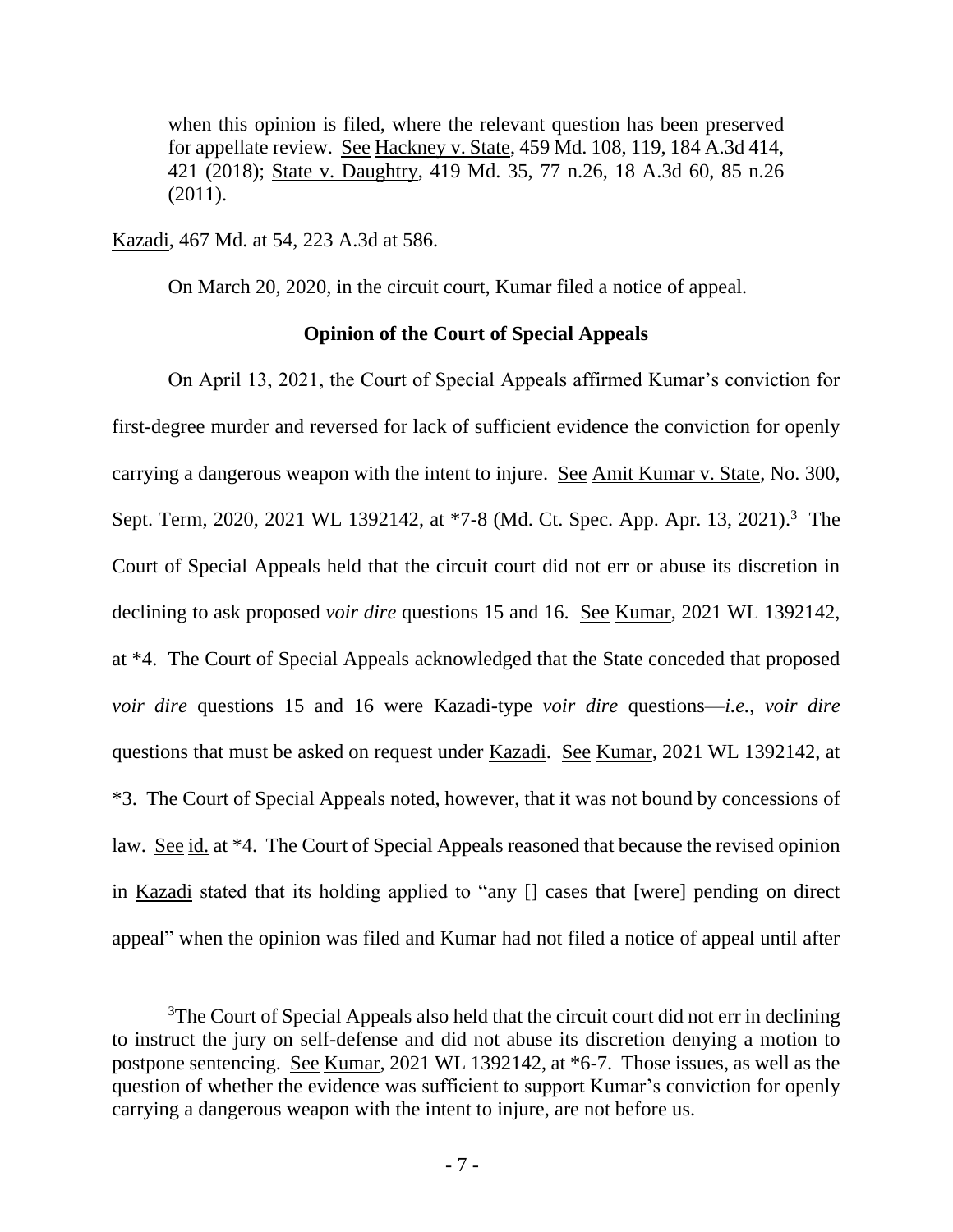the Kazadi opinion was issued, Kumar was not entitled to relief. Kumar, 2021 WL 1392142, at \*4. The Court of Special Appeals determined that Twining, not Kazadi, applied and that, as such, it need not address the State's contention that Kumar's Kazadi claim was waived or unpreserved for appellate review. See Kumar, 2021 WL 1392142, at \*4.

### **Petition for a Writ of** *Certiorari*

On May 14, 2021, Kumar petitioned for a writ of *certiorari*, raising the following two issues:

1. Does the holding of *Kazadi* [] apply to all litigants who preserved the issue and whose cases were not yet final when the *Kazadi* opinion was issued, regardless of whether they had filed a notice of appeal by that date?

2. Did the Court of Special Appeals violate [Kumar]'s constitutional right to equal protection by applying different law to [Kumar]'s case as compared to other similarly situated litigants?

On July 9, 2021, we granted the petition. See Kumar v. State, 475 Md. 3, 256 A.3d 270 (2021).

#### **DISCUSSION**

The State agrees with Kumar that this Court's conclusion in Kazadi that its holding would apply "to this case and any other cases that [were] pending on direct appeal when [the] opinion [was] filed, where the relevant question has been preserved for appellate review[,]" Kazadi, 467 Md. at 47, 223 A.3d at 581 (citations omitted), includes "cases that were pending in the trial court when *Kazadi* was decided and had not yet become final on direct appeal." (Footnote omitted). Kumar points out that, because we indicated that the applicability of the holding in Kazadi was consistent with case law such as Hackney and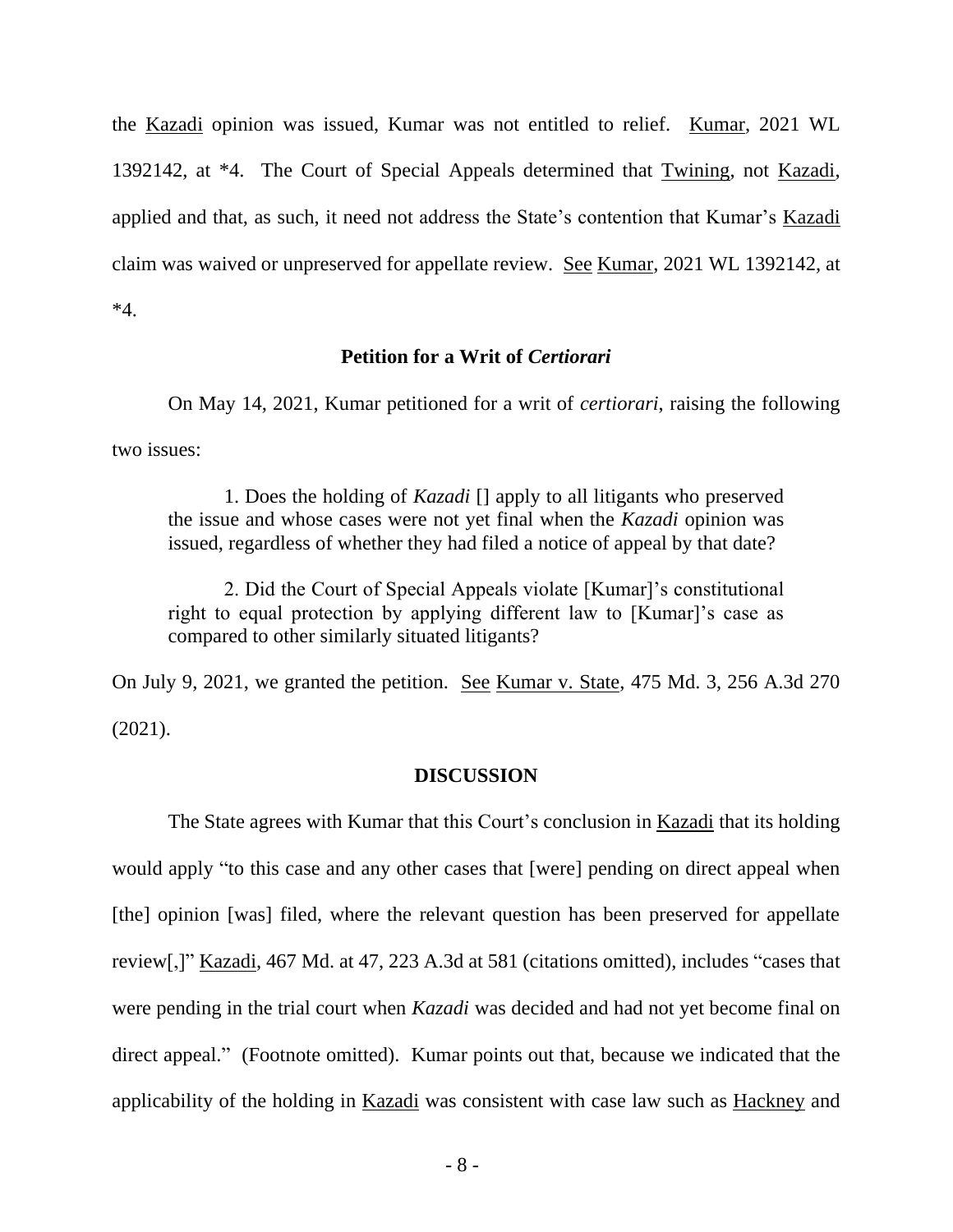Daughtry, the holding applies to any case in which there had not yet been a final disposition<sup>4</sup> when the opinion in Kazadi was issued, regardless of whether the defendant had filed a notice of appeal at the time. In agreement, the State adds that our opinion in Kazadi and other case law indicate that, consistent with the United States Supreme Court's decision in Griffith v. Kentucky, 479 U.S. 314 (1987), Kazadi applies to all cases that were pending on direct review or not yet final where the issue is preserved for appellate review.

The parties are correct. In light of case law from the United States Supreme Court and this Court and considerations of fairness, our holding in Kazadi applies to any case that was pending in a trial or appellate court that had not become final on direct appeal when this Court issued the opinion in Kazadi and in which the Kazadi issue had been preserved for appellate review. In other words, our holding in Kazadi applies to cases in which there had not yet been a final disposition, regardless of whether a notice of appeal had been filed

<sup>&</sup>lt;sup>4</sup>At various times, the parties use the term "final judgment" in discussing cases in which appellate proceedings have not concluded. Citing Franklin v. State, 470 Md. 154, 186, 235 A.3d 1, 19 (2020), Kumar states that the term "final judgment" refers to "when the judgment of conviction has been rendered, all appeals have been exhausted, and the time for a petition for certiorari has elapsed." In Franklin, id. at 186, 235 A.3d at 19, however, we stated that the term "'[f]inal disposition of the case' means the point where the judgment of conviction was rendered, the availability of (final) appeal exhausted, and the time for petition for certiorari had elapsed." (Cleaned up). In other words, the term "final disposition" means the point at which a defendant has exhausted the right to a direct appeal. On the other hand, "[a] final judgment is one that either determines and concludes the rights of the parties involved or denies a party the means to prosecute or defend his or her rights and interests in the subject matter of the proceeding"—*i.e.*, a "final judgment is one that puts a party out of court[.]" Brown v. State, 470 Md. 503, 549, 236 A.3d 488, 514 (2020) (cleaned up). For example, generally, "there is a final judgment for purposes of appeal in a criminal case when the sentence is announced or imposed." Id. at 550, 236 A.3d at 515 (citation omitted). In this case, to avoid confusion, when referring to the point at which the right to a direct appeal has been exhausted, we use the term "final disposition" instead of the term "final judgment."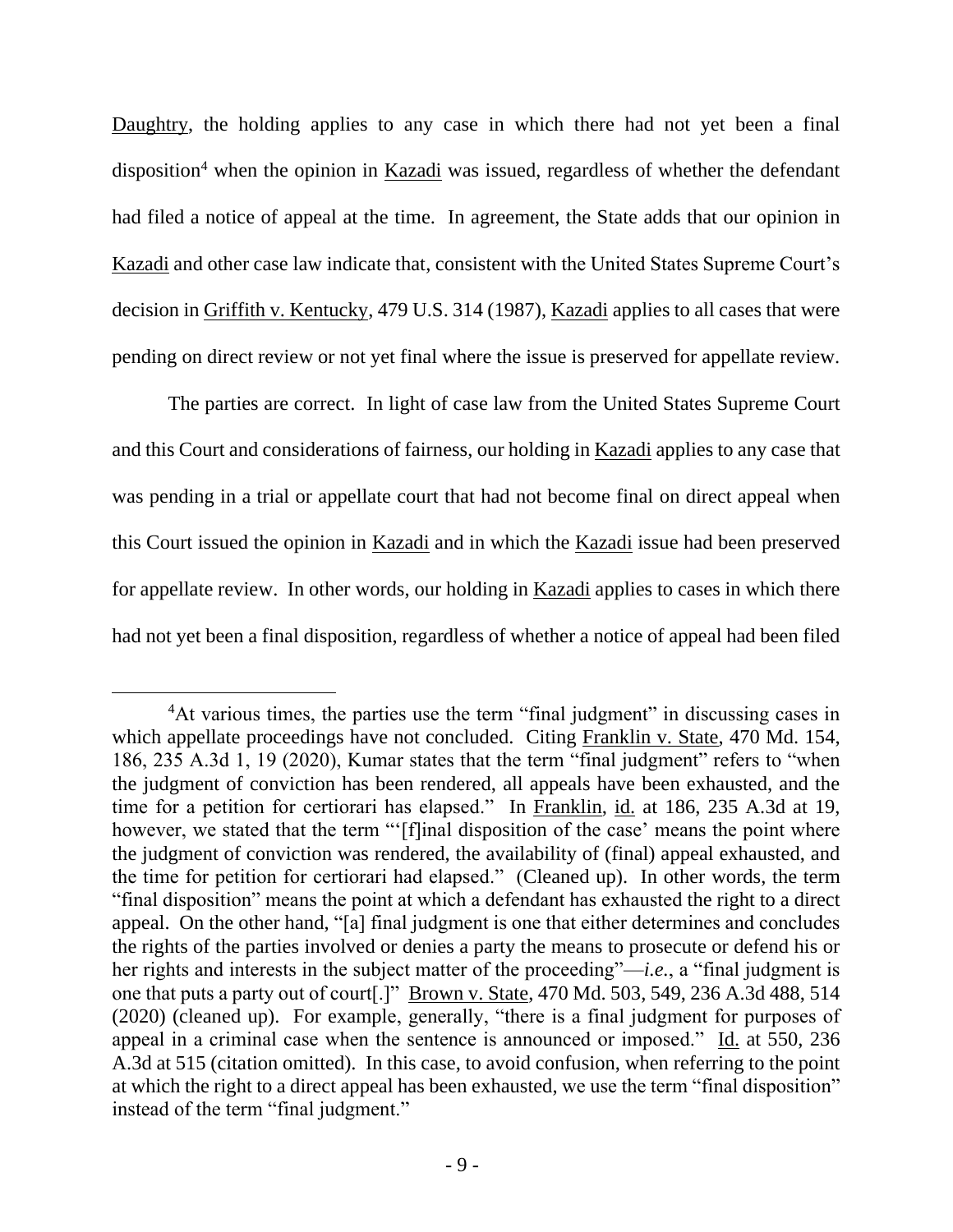at the time the opinion in Kazadi was issued, and in which the issue had been preserved for appellate review.

Because the Soule case, a case that involved a similar issue, provided the backdrop for our revised opinion in Kazadi, we will briefly discuss the history of the case in this Court. On March 20, 2019, Soule filed a petition for a writ of *certiorari* in which one of the questions presented was whether case law in which this Court had concluded that it was inappropriate for a trial court to ask *voir dire* questions concerning the presumption of innocence should be revisited. We placed Soule's petition on hold pending the disposition of <u>Kazadi</u>.<sup>5</sup>

On January 31, 2020, after the issuance of our opinion in Kazadi, Soule filed a supplement to his petition for a writ of *certiorari*, contending that Kazadi applied to all pending cases—*i.e.*, cases in which the right to direct appeal had not yet been exhausted at the time the Kazadi opinion was issued—where the issue is preserved for appellate review. Soule requested that we revise the opinion in Kazadi to indicate that the holding applied to cases in which the right to appeal had not been exhausted. 6 On March 2, 2020, citing Daughtry and Hackney, we issued the Order revising Kazadi to indicate that the holding applied to all cases "pending on direct appeal" at the time the opinion was issued and where

<sup>5</sup>On May 14, 2019, we had granted a petition for writ of *certiorari* filed by Kazadi through counsel. See Kazadi v. State, 463 Md. 637, 207 A.3d 1215 (2019).

<sup>6</sup>On February 3, 2020, although Soule was not a party to the case, Soule filed a line in Kazadi attaching the supplement. On February 5, 2020, Kazadi filed a motion to strike the line and the attachment, contending that Soule essentially sought reconsideration in Kazadi, which he lacked standing to do because he was not a party to the case. Ultimately, after replacing language in Kazadi concerning the applicability of the holding, we denied Kazadi's motion to strike as moot.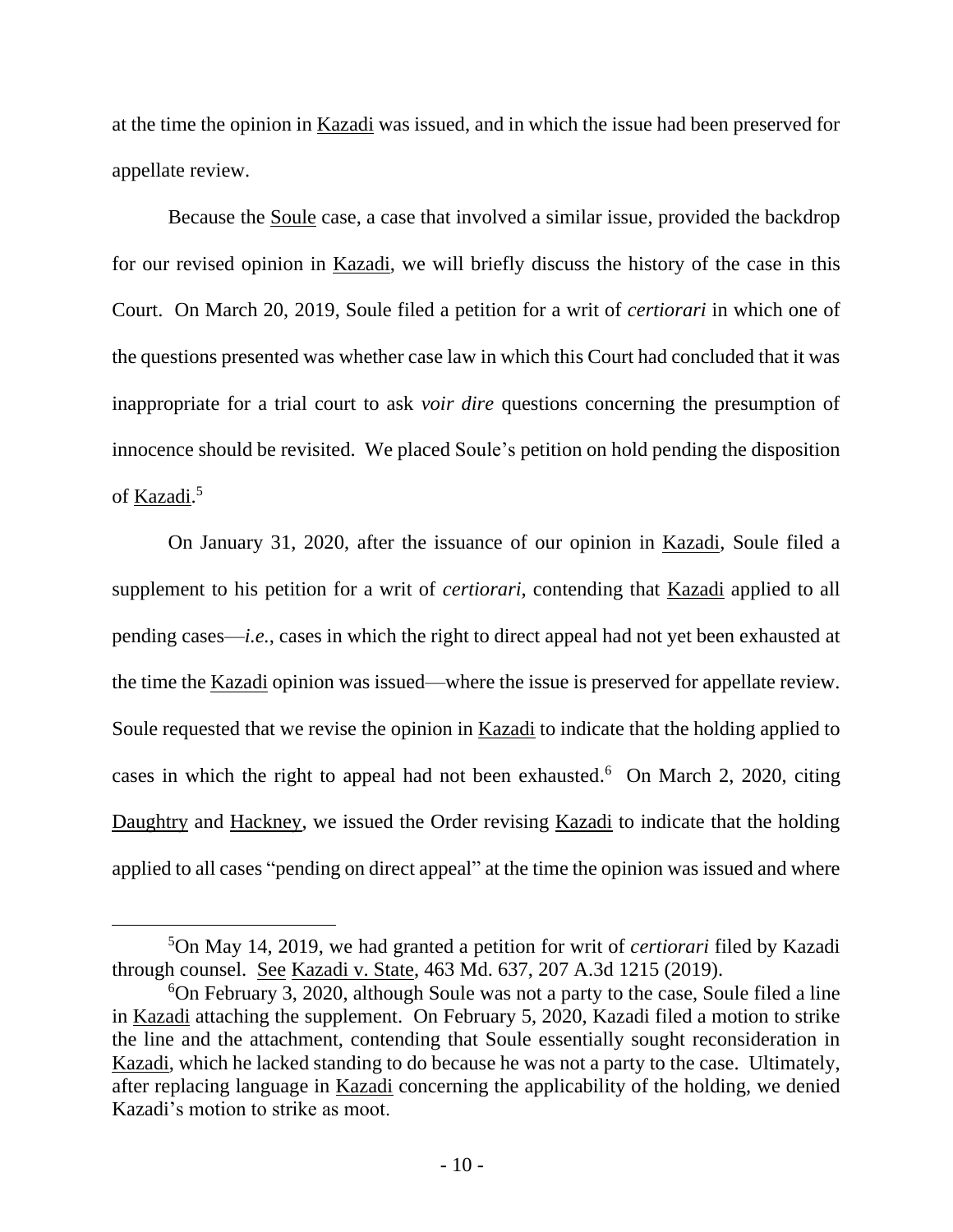the issue was preserved for appellate review. Kazadi, 467 Md. at 54, 223 A.3d at 586.<sup>7</sup> As such, our revision of the language in Kazadi concerning the applicability of its holding occurred as a result of the supplement to the petition for a writ of *certiorari* filed in Soule.

In the supplement, Soule requested that we revise **Kazadi** because under Griffith, 479 U.S. 314, and our existing case law, Kazadi would apply to pending cases—*i.e.*, cases in which the right to direct appeal had not yet been exhausted—where the issue is preserved for appellate review. In Griffith, 479 U.S. at 322, the Supreme Court held that the "failure to apply a newly declared constitutional rule to criminal cases pending on direct review violates basic norms of constitutional adjudication." Quoting Williams v. United States, 401 U.S. 667, 679 (1971) (Harlan, J., concurring), the Supreme Court explained that the nature of judicial review "precludes us from '[s]imply fishing one case from the stream of appellate review, using it as a vehicle for pronouncing new constitutional standards, and then permitting a stream of similar cases subsequently to flow by unaffected by that new rule.'" Griffith, 479 U.S. at 323 (alteration in original). In various instances in Griffith, the Supreme Court used the terms "not yet final" and "pending on direct review" interchangeably in referring to the cases to which the new rule should apply.<sup>8</sup> Griffith, 479

<sup>7</sup>On the same date, we granted the petition in Soule and issued a *per curiam* order vacating the Court of Special Appeals's judgment and remanding the case to that Court with instructions to determine whether Kazadi applied. See Soule v. State, 467 Md. 689, 226 A.3d 234 (2020); Soule v. State, 467 Md. 432, 225 A.3d 415 (2020).

<sup>&</sup>lt;sup>8</sup>In addition, citing United States v. Johnson, 457 U.S. 537 (1982), in Griffith, the Supreme Court observed that the Fourth Amendment ruling in Payton v. New York, 445 U.S. 573 (1980), barring police from making a warrantless, nonconsensual entry into a person's home to make a routine felony arrest, "applied retroactively to a case pending on direct appeal." Griffith, 479 U.S. at 321 n.7.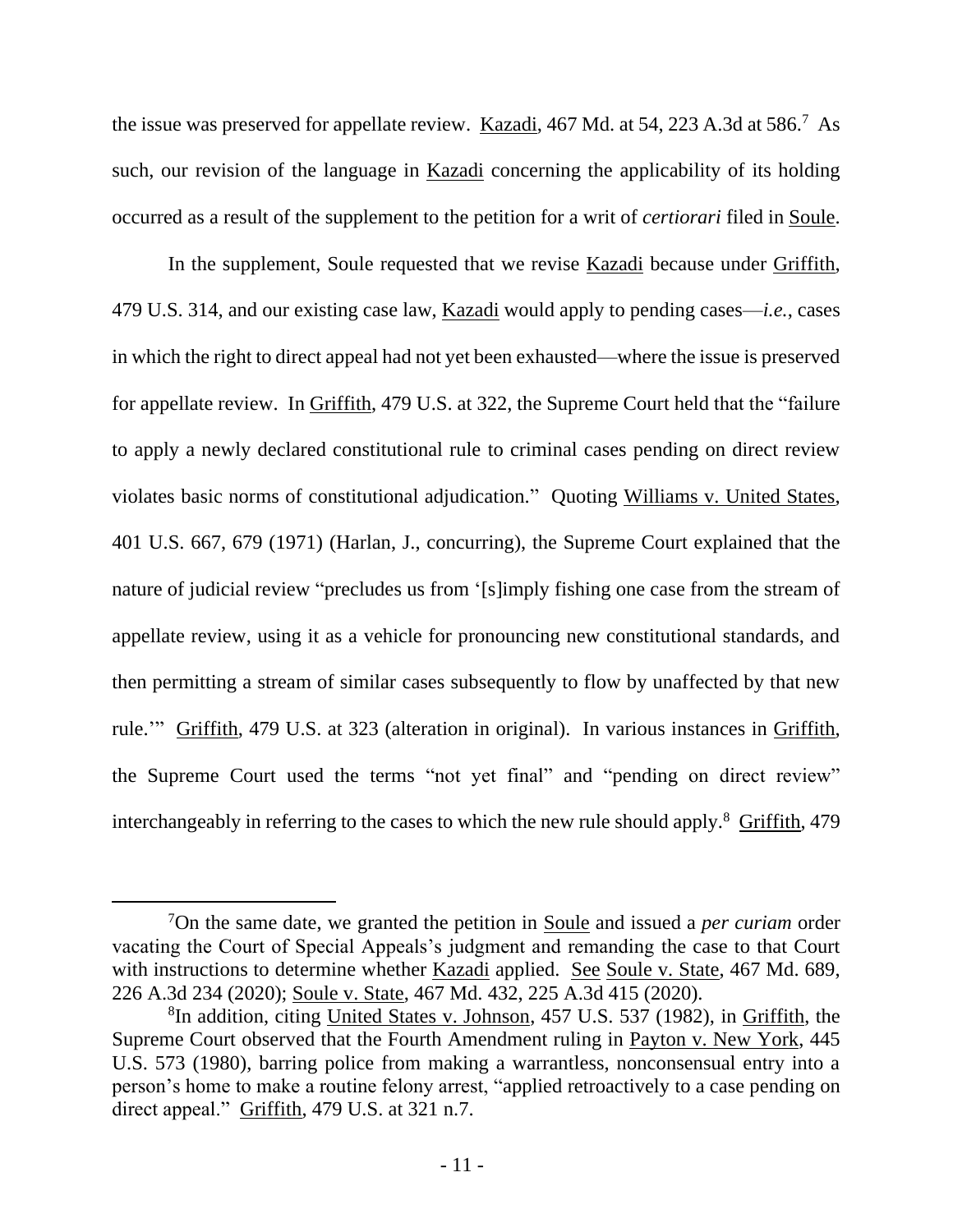U.S. at 316, 323, 328. This language indicates that, where the term "pending on direct appeal" is used in Kazadi, the term indeed refers to cases that were not yet final—*i.e.*, cases in which there had not yet been final dispositions. That the replacement of the language in Kazadi was made in light of the Supreme Court's holding in Griffith demonstrates that our holding in Kazadi applies to all cases pending appeal or pending direct review, *i.e.*, cases in which there had not yet been a final disposition as opposed to only cases in which a notice of appeal had already been filed.<sup>9</sup>

In addition, in the order revising the applicability of the holding in Kazadi, we cited Hackney and Daughtry, stating that, "consistent with this Court's case law, . . . we determine that our holding applies to this case and any other cases that are pending on direct appeal when this opinion is filed[.]" Kazadi, 467 Md. at 54, 223 A.3d at 586. The use of the two cases indicates that the holding in Kazadi should have the same retroactive effect as the retroactive application discussed in Hackney and Daughtry. In Hackney, 459 Md. at 119, 132, 184 A.3d at 421, 429, we adopted the prison mailbox rule and because our holding was a new application of "constitutional provisions, statutes, or rules," we determined that Hackney was entitled to the benefit of the rule and "so too should any other

<sup>&</sup>lt;sup>9</sup>In addition, after the order revising the holding in <u>Kazadi</u> was issued, the discussion of the Kazadi case in a recent dissenting opinion indicated that its holding involved an application of Griffith. See Rochkind v. Stevenson, 471 Md. 1, 67 n.6, 236 A.3d 630, 669 n.6 (2020) (Watts, J., dissenting); see also Abruquah v. State, 471 Md. 249, 253, 240 A.3d 1205, 1207 (2020) (Watts, J., dissenting) (quoting Rochkind, 471 Md. at 67 n.6, 236 A.3d at 669 n.6 (Watts, J., dissenting)). The observation in the dissent in Rochkind that Kazadi implemented the principle expressed in Griffith that newly announced constitutional rules apply to cases pending on direct appeal indicates that, consistent with Griffith, Kazadi applies to cases in which there had not yet been a final disposition when the opinion was issued, where the issue is preserved for appellate review.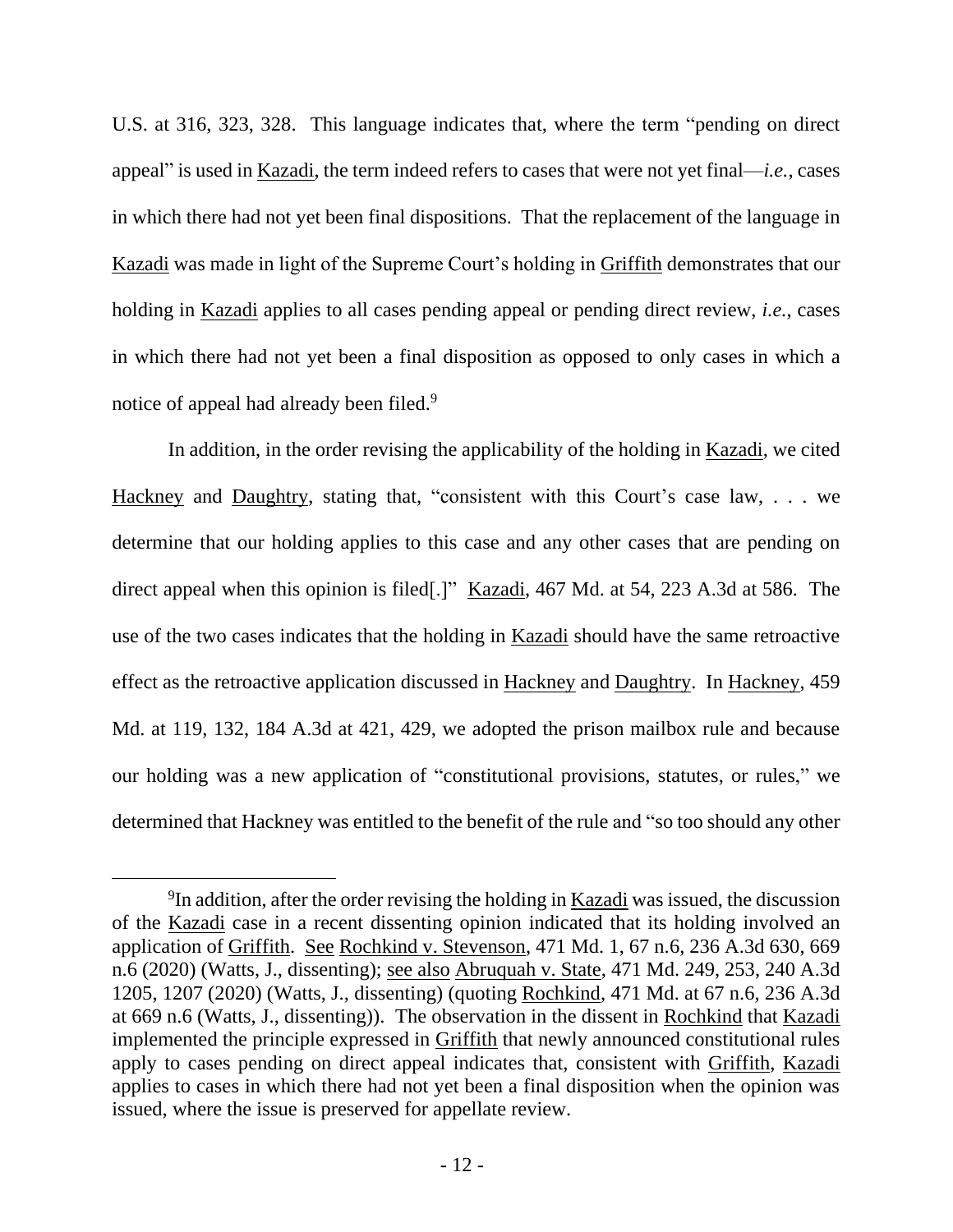similarly situated prisoner whose case is pending receive the benefit of the rule we adopt here." In reaching this conclusion, among other cases, we cited Griffith. See Hackney, 459 Md. at 119, 184 A.3d at 421. Similarly, in Daughtry, 419 Md. at 77 n.26, 18 A.3d at 85 n.26, we indicated that application of a new rule would apply to "all other pending cases where the relevant question has been preserved for appellate review." (Cleaned up). Consistent with Hackney and Daughtry, our holding in Kazadi applies (assuming that the issue is preserved for appellate review) to pending cases—*i.e.*, cases in which there had not yet been a final disposition when we issued the opinion in Kazadi.

Griffith, Hackney, and Daughtry are not the only cases that reinforce this principle. In Polakoff v. Turner, 385 Md. 467, 487-88, 869 A.2d 837, 850 (2005), we observed that "a new interpretation of a constitutional provision, statute, or rule has included the case before us and all other pending cases where the relevant question has been preserved for appellate review." (Cleaned up). By contrast, "[g]enerally, judicially-initiated changes to the common law apply prospectively, that is, they apply in the case before us and all similar cases moving forward." State v. Jones, 466 Md. 142, 164, 216 A.3d 907, 920 (2019) (citations omitted). Our holding in Kazadi is subject to the principle set forth in Polakoff because the holding was based on a constitutional provision and fundamental principles, not the common law.<sup>10</sup> Because Kazadi involved an interpretation of a constitutional

 $10$ As we observed in Kazadi, 467 Md. at 45, 223 A.3d at 580, the right not to testify emanates directly from a constitutional provision—namely, "[t]he Fifth Amendment to the Constitution of the United States, which was ratified in 1791[ and] expressly enshrines the right not to testify" in a criminal case. In Kazadi, the only instance in which we referred to the common law was when we pointed out that, "[a]lthough the Constitution does not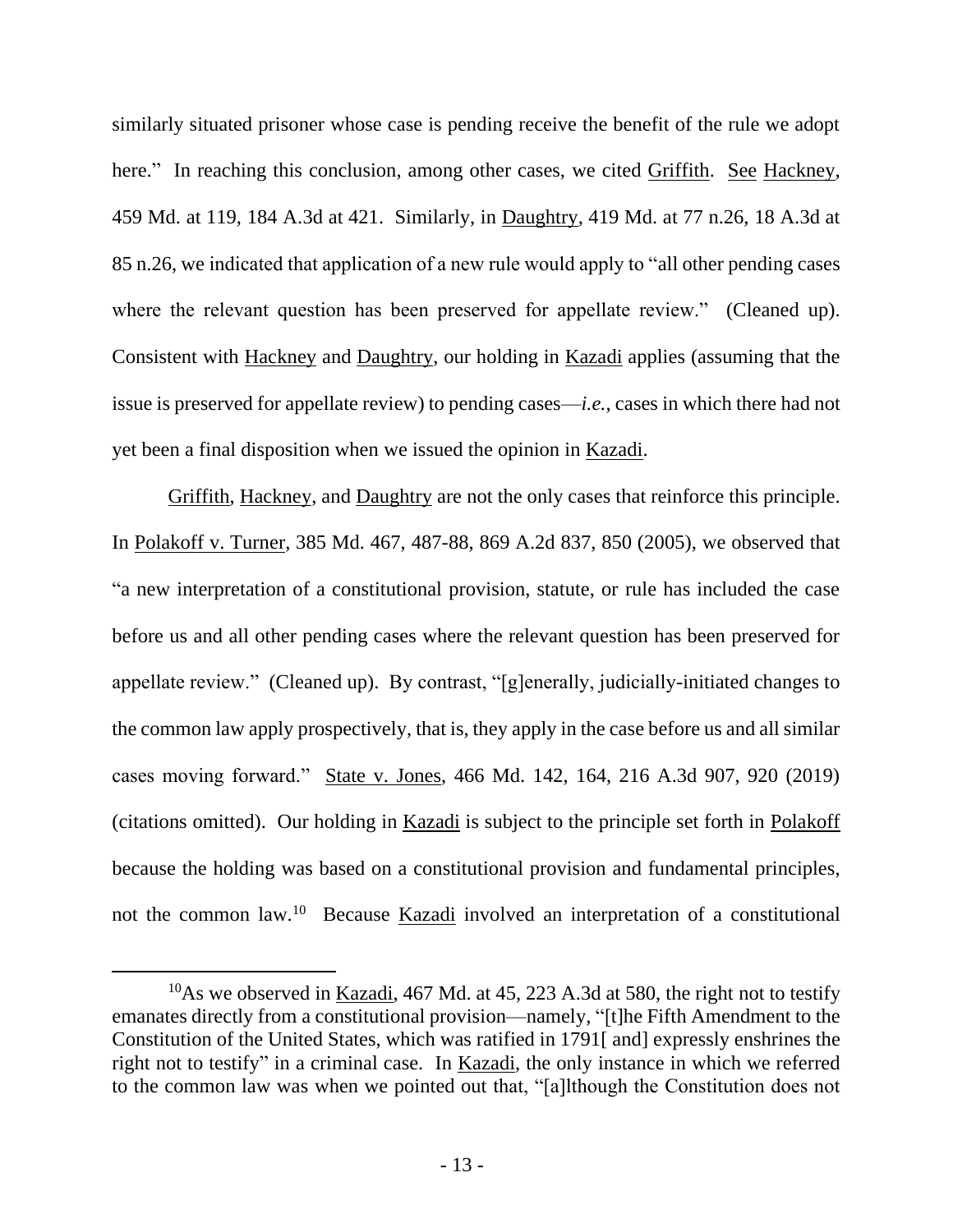provision and fundamental principles, under Polakoff, its holding applies to "all other pending cases where the relevant question has been preserved for appellate review." Polakoff, 385 Md. at 487-88, 869 A.2d at 850 (cleaned up).

Further, considerations of fairness warrant our present holding. We agree with the State that concluding otherwise would "create[] a strange 'doughnut hole' in *Kazadi*'s application" in that the holding in Kazadi would apply to future cases and cases where appeals were actually pending when we issued the opinion in Kazadi, but not to cases falling between those two categories—*i.e.*, ones in which defendants had been tried but not yet noted appeals when Kazadi was issued. We do not see any principled reason to deny relief under Kazadi to defendants simply because they noted appeals after the opinion was issued.

Having resolved the issue of the applicability of Kazadi, we turn to the outcome of this case. Kumar requests that we reverse and remand the case to the circuit court for a new trial. The State asks that we vacate the judgment of the Court of Special Appeals and remand the case to that Court for it to address the issue of preservation for appellate review as well as the "merits" of Kumar's Kazadi claim.

We decline the State's request. As we see it, the merits of Kumar's claim are the same as the issue that we have already considered concerning the applicability of the

explicitly refer to the burden of proof or the presumption of innocence, both of those principles existed under the common law at least since around the time of the country's founding." Id. at 45, 223 A.3d at 580 (citations omitted). As such, in Kazadi, the common law was mentioned only to explain that these fundamental principles arose from it centuries ago at the time of our country's founding.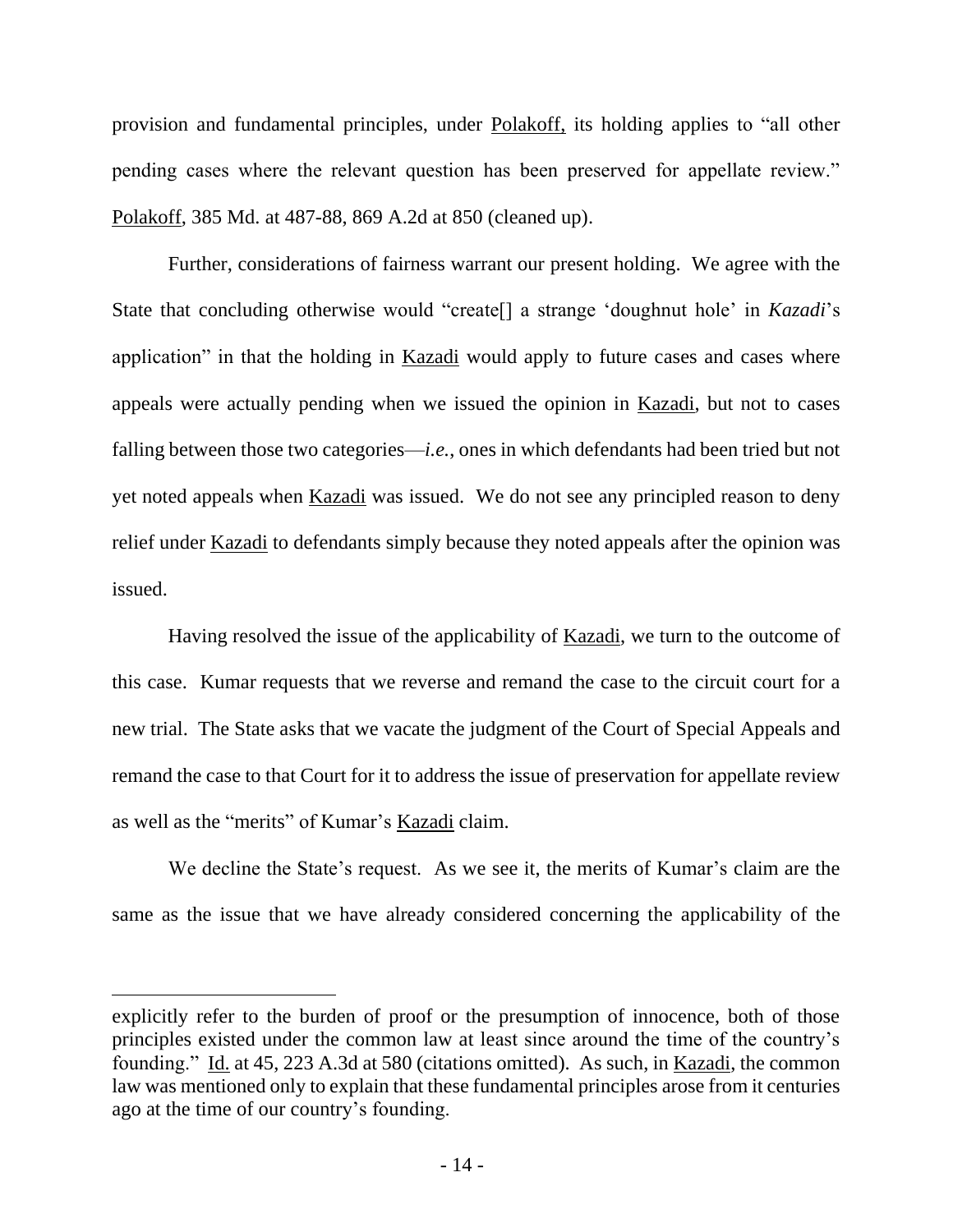holding in Kazadi. Although the question before us was phrased in terms of whether this is a case to which the holding in Kazadi would apply, it is the same question that forms the merits of Kumar's Kazadi claim. We have resolved the matter in accord with the position taken by both parties and concluded that the holding in Kazadi applies to all cases in which there was no final disposition at the time the Kazadi opinion was issued and in which the issue is preserved for appellate review—regardless of whether a notice of appeal had been filed in the case. The State has already acknowledged in the Court of Special Appeals that proposed *voir dire* questions 15 and 16 are Kazadi-type *voir dire* questions—*i.e.*, *voir dire* questions that must be asked on request under Kazadi. See Kumar, 2021 WL 1392142, at \*3. So, if the issue is preserved, there is nothing left to decide with regard to the merits of Kumar's Kazadi claim.<sup>11</sup>

Although the Court of Special Appeals declined to address the issue of preservation, under Maryland Rule 8-131(b)(1), we have the discretion to consider an issue that was not decided by the Court of Special Appeals and not raised in a petition or cross-petition for a writ of *certiorari*.<sup>12</sup> In this case, based on the record of the jury selection process and to

<sup>&</sup>lt;sup>11</sup>To the extent that the State asserts that the merits of Kumar's Kazadi claim are not before us because the first question presented in the petition for a writ of *certiorari* concerned only the applicability of Kazadi in general, not whether Kumar is entitled to relief under <u>Kazadi</u>, the State, in reality, does not contend that the merits of Kumar's claim are any different than the issue that we have already decided.

<sup>&</sup>lt;sup>12</sup>We disagree with Kumar's contention that the State waived the issue of preservation by not filing a cross-petition for a writ of *certiorari*. Given that the Court of Special Appeals did not reach the issue, there was no determination on which the State could base a cross-petition.

That said, although Kumar argued on brief that the State waived the preservation issue by not filing a cross-petition, at oral argument, on rebuttal, in response to questions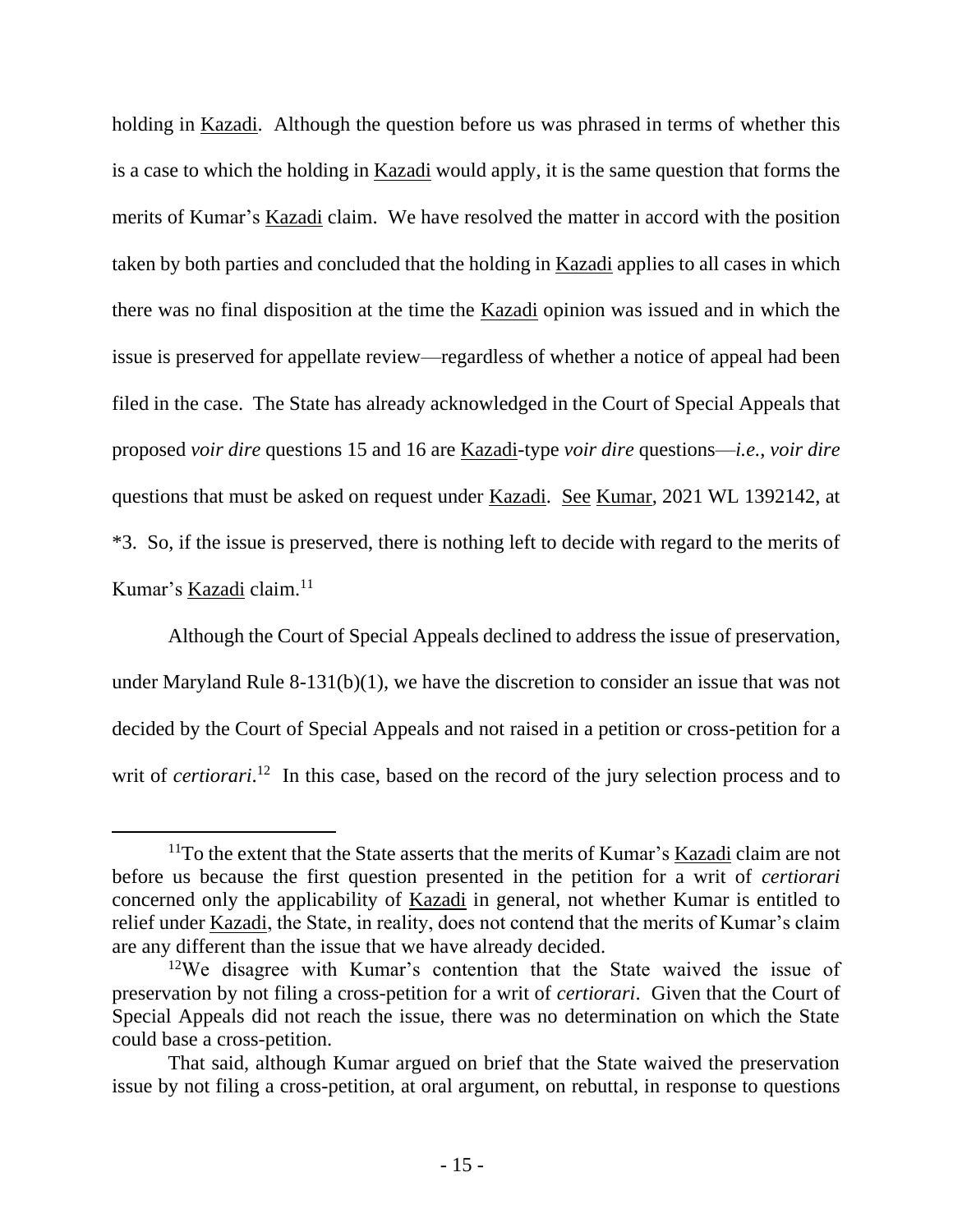avoid future unnecessary appellate proceedings, we believe it prudent to exercise our discretion to reach the preservation issue. To be sure, it may be a general practice where we reverse on an issue to remand a case to the Court of Special Appeals for it to address issues not previously decided if the undecided issues that were before that Court are not moot. While this may be a general practice, it is not an absolute requirement. We are not required to remand to the Court of Special Appeals for further proceedings in every single case in which an issue was not addressed.

We have the discretion to decide such an appellate issue and have exercised our discretion to do so in other cases, including Matthews v. Amberwood Assocs. Ltd. P'ship, Inc., 351 Md. 544, 581, 719 A.2d 119, 137 (1998), in which we observed that, "on occasions, where . . . the issue can be disposed of quickly, we have, in the interests of judicial economy and expedition, deemed it appropriate to decide such an issue rather than remand the matter to the Court of Special Appeals for decision." (Cleaned up). In Matthews, id. at 580-81, 719 A.2d at 136-37, we addressed an issue concerning contributory negligence and assumption of risk that the Court of Special Appeals had not decided because it was "one of those occasions in which the issue [could] be disposed of quickly and easily" and because there was "no good reason to prolong appellate proceedings[.]" Likewise, in Lizzi v. Wash. Metro. Area Transit Auth., 384 Md. 199, 206, 862 A.2d 1017, 1022 (2004), we addressed an issue concerning *res judicata* that the Court

raised by the Court during the State's presentation, Kumar's counsel agreed that the Court had the discretion to decide the issue, that the record contained everything the Court needed to understand the issue, and that the Court could address the issue and hold that Kumar's trial counsel's objection was preserved.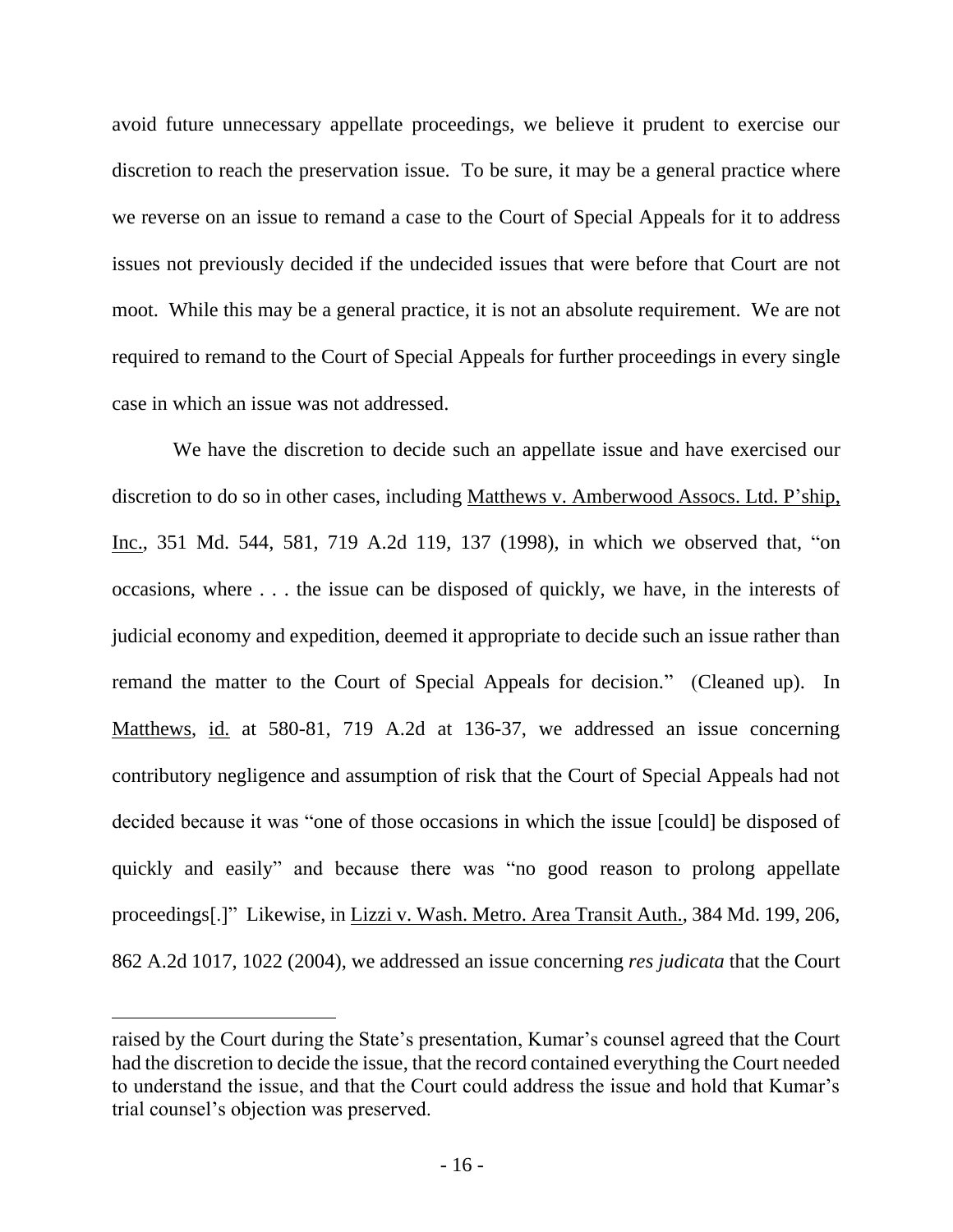of Special Appeals had not decided "to avoid the expense and delay of another appeal" *i.e.*, to refrain from remanding "to the Court of Special Appeals for it to determine the issue when it would, in all probability, end up back here." (Cleaned up). When addressing issues that the Court of Special Appeals had not decided, we have cited judicial economy or the desire to avoid a remand to that Court. See, e.g., Suburban Hosp., Inc. v. Kirson, 362 Md. 140, 177, 763 A.2d 185, 205 (2000); Bundy v. State, 334 Md. 131, 148, 638 A.2d 84, 93 (1994); Sergeant Co. v. Pickett, 285 Md. 186, 193, 401 A.2d 651, 655 (1979).

In this case, considerations of judicial economy and the desire to avoid unnecessary appellate litigation persuade us to address the issue of preservation, given that it is an issue that can be decided quickly and easily and that in all likelihood would wind up back in this Court after a determination on remand. In other words, we are cognizant that, if we were to remand to the Court of Special Appeals to address the issue, the non-prevailing party would likely file a petition for a writ of *certiorari*, resulting in even more appellate proceedings. We see no need to cause further appellate litigation in the case.

We have everything that we need to determine whether Kumar's Kazadi claim is preserved for appellate review. We have the parties' briefs in the Court of Special Appeals, in which the parties addressed the preservation issue; and we have the transcript of the entire jury selection process. We need only determine whether Kumar's exceptions were sufficient to preserve the Kazadi claim for appellate review. As the State acknowledged at oral argument in this Court, our holding in **State v. Ablonczy**, 474 Md. 149, 253 A.3d 598, 600 (2021) disposed of the State's contention in the Court of Special Appeals that Kumar waived his Kazadi claim by accepting the jury as empaneled. As such, we need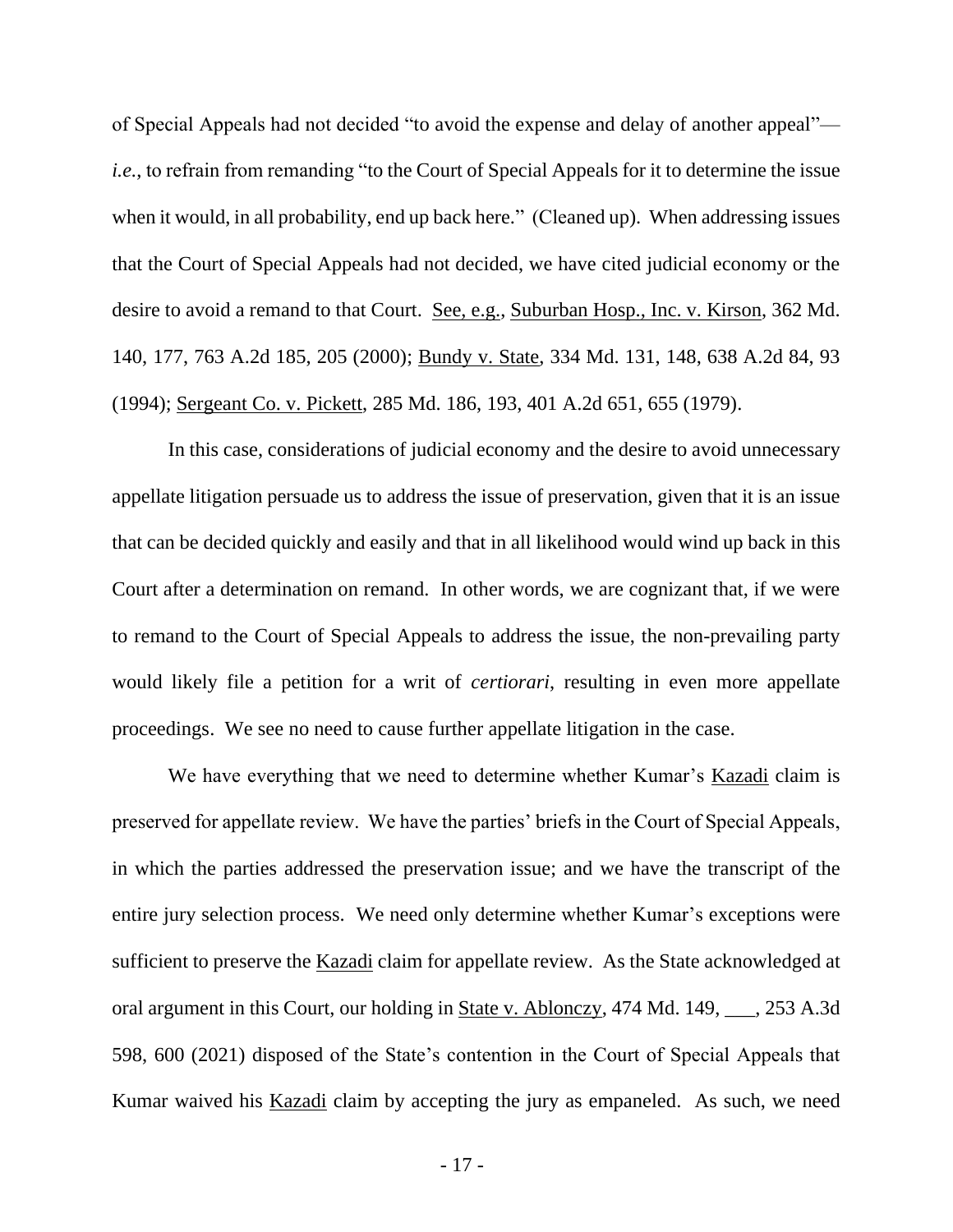only address the issue of preservation for appellate review, not waiver.

This case is distinguishable from State v. Miller, 475 Md. 263, \_\_\_, 256 A.3d 920, 944 (2021), a case cited by the State at oral argument, in which this Court remanded a case to the Court of Special Appeals for determination of an issue not decided by that Court. In Miller, our holding concerned the admissibility of evidence at a criminal trial, and we remanded the case to the Court of Special Appeals so that it could address an issue pertaining to sentencing. Here, the issue we decided concerns the applicability of our holding in Kazadi and we have already determined that Kazadi applies. The State asks us to remand the case to the Court of Special Appeals for it to address whether the Kazadi claim is preserved for appellate review. Because the two issues are interrelated and there is not a non-Kazadi-related issue for the Court of Special Appeals to address, the remand that the State requests would not be comparable to the one in Miller.

In addition, it is not necessary to remand the case to the Court of Special Appeals for that Court to consider the preservation issue in light of the disposition of Brigido Lopez-Villa v. State of Maryland, No. 22, Sept. Term, 2021 (Md.), in which we heard oral argument on December 2, 2021. Our disposition of the preservation issue in this case does not depend on the disposition of Lopez-Villa because the circumstances of the cases are very different. In Lopez-Villa, in the petition for a writ of *certiorari*, the question raised concerning the jury selection process is:

Where Petitioner submitted a written request for said voir dire questions and the trial court "reviewed" the questions and ruled that it was "not inclined to ask" them "because the Court will instruct on those areas of law," did the Court of Special Appeals err in holding that Petitioner "failed to preserve his objection to the court's refusal to read his proposed voir dire questions,"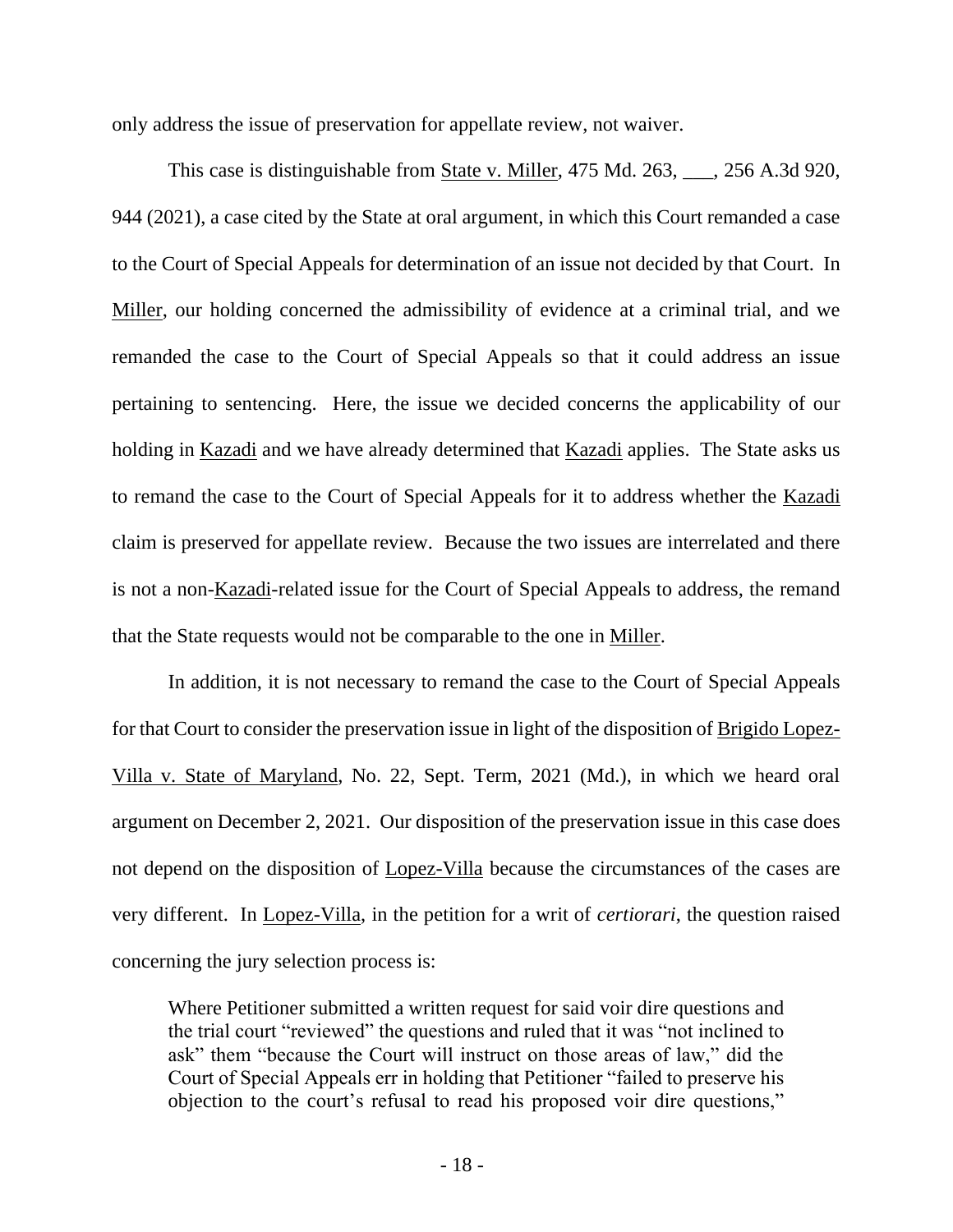because he "failed to ask or tell the court that he objected to the failure to ask those specific questions," and because when, at the end of voir dire, the trial court inquired, "[d]id I miss any questions . . . what you previously objected to, which I will preserve for the record," counsel responded "no"?

(Alteration and ellipsis in original). The question presented in Lopez-Villa is a very factspecific question. The question includes the circumstance that, when the trial court initially reviewed requested *voir dire* questions with counsel, trial counsel did not object when the court stated that it was not inclined to ask the Kazadi-type *voir dire* questions. The question also includes the circumstance that, after the trial court asked the group *voir dire* questions, counsel responded "no" to an inquiry from the court concerning whether any questions had been missed. The circumstances of this case are nothing like those of Lopez-Villa. Here, during the circuit court's review of the proposed *voir dire* questions, Kumar's counsel expressly excepted to the court's refusal to ask both of the Kazadi questions. Further, after the circuit court asked the *voir dire* questions of the jury panel, when the court asked whether there was anything further, Kumar's counsel asked the court to note a continuing exception. This case does not involve considering whether submitting a written request for Kazadi-type *voir dire* questions is sufficient to preserve the issue for appellate review where there is an alleged failure to object at all to a trial court not asking the questions. Rather, the case involves the limited question of the sufficiency of Kumar's counsel noting a continuing exception after the group *voir dire* questions. There is no need for us to return this case to the Court of Special Appeals to await the outcome of Lopez-Villa and decide the preservation issue.

Having decided to exercise our discretion to address the issue of preservation, we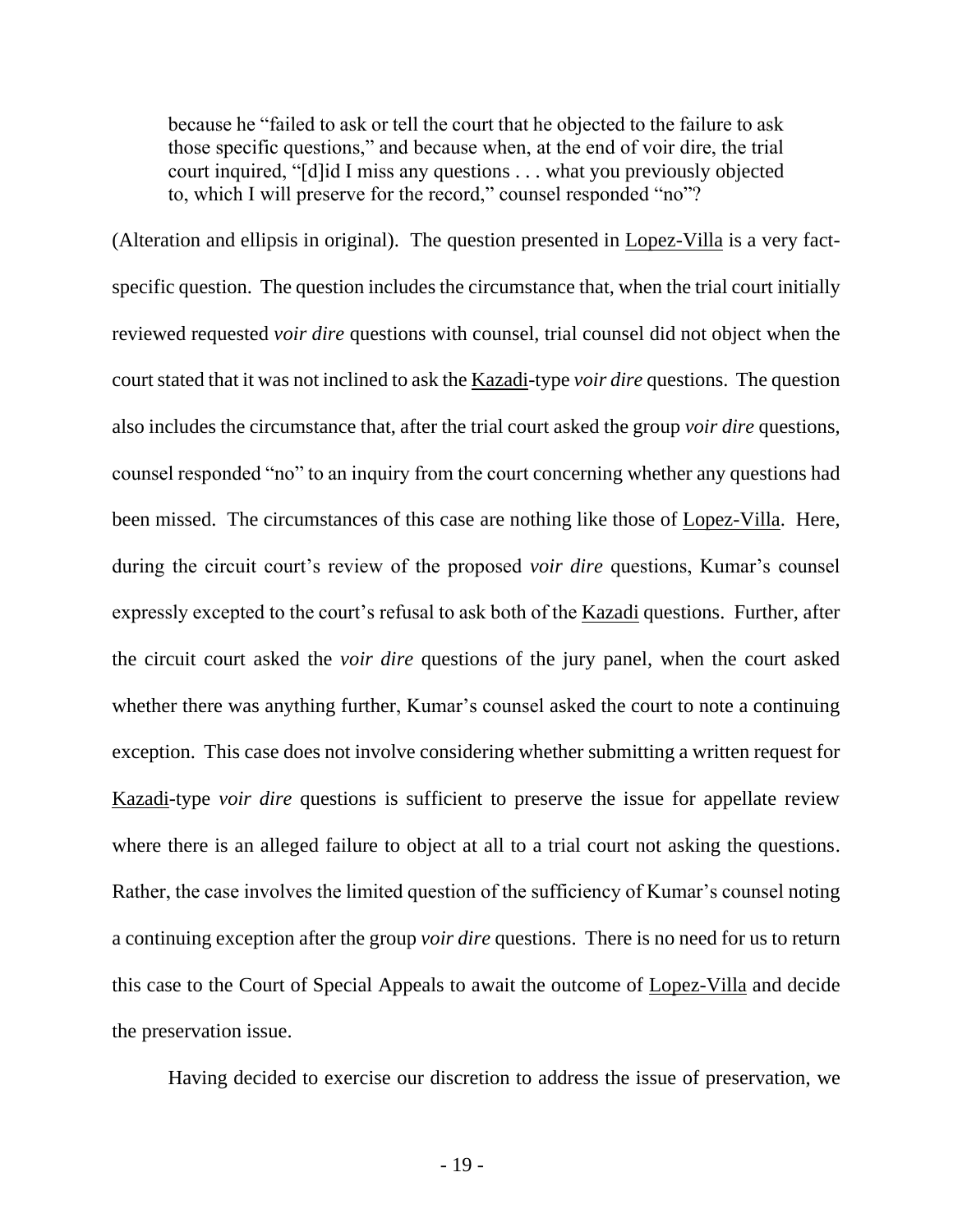conclude that Kumar preserved the Kazadi claim for appellate review. At oral argument in this Court and on brief in the Court of Special Appeals, the State contended that the issue was not preserved because, when excepting after the group *voir dire* questions, Kumar's counsel did not identify the specific unasked proposed *voir dire* questions to which he excepted. "Maryland Rule 4-323(c) delineates the method of objecting to the adverse ruling of a trial court on a proposed *voir dire* question[.]" Ablonczy, 474 Md. at \_\_\_, 253 A.3d at 603. Under Maryland Rule 4-323(c), for purposes of review of a ruling or order of a trial court other than one admitting evidence, "it is sufficient that a party, at the time the ruling or order is made or sought, makes known to the court the action that the party desires the court to take or the objection to the action of the court."

In this case, Kumar preserved the **Kazadi** claim for appellate review in accordance with Maryland Rule 4-323(c) by making known his objection to the circuit court's failure to ask the Kazadi-type *voir dire* questions. Kumar requested the unasked Kazadi *voir dire* questions at issue at least twice before the jury panel was questioned as a group—first in writing and then orally during the process in which the circuit court reviewed with counsel the *voir dire* questions that would be asked. Prior to the circuit court asking the proposed *voir dire* questions, Kumar's counsel specifically advised the court that he took exception to the court's refusal to ask questions 15 and 16—the Kazadi-type *voir dire* questions and the circuit court explicitly stated that each exception was noted.

When given the opportunity to do so after the group *voir dire* questions were asked, Kumar excepted to the circuit court's refusal to ask proposed *voir dire* questions. Specifically, after asking *voir dire* questions of the jury panel but before individually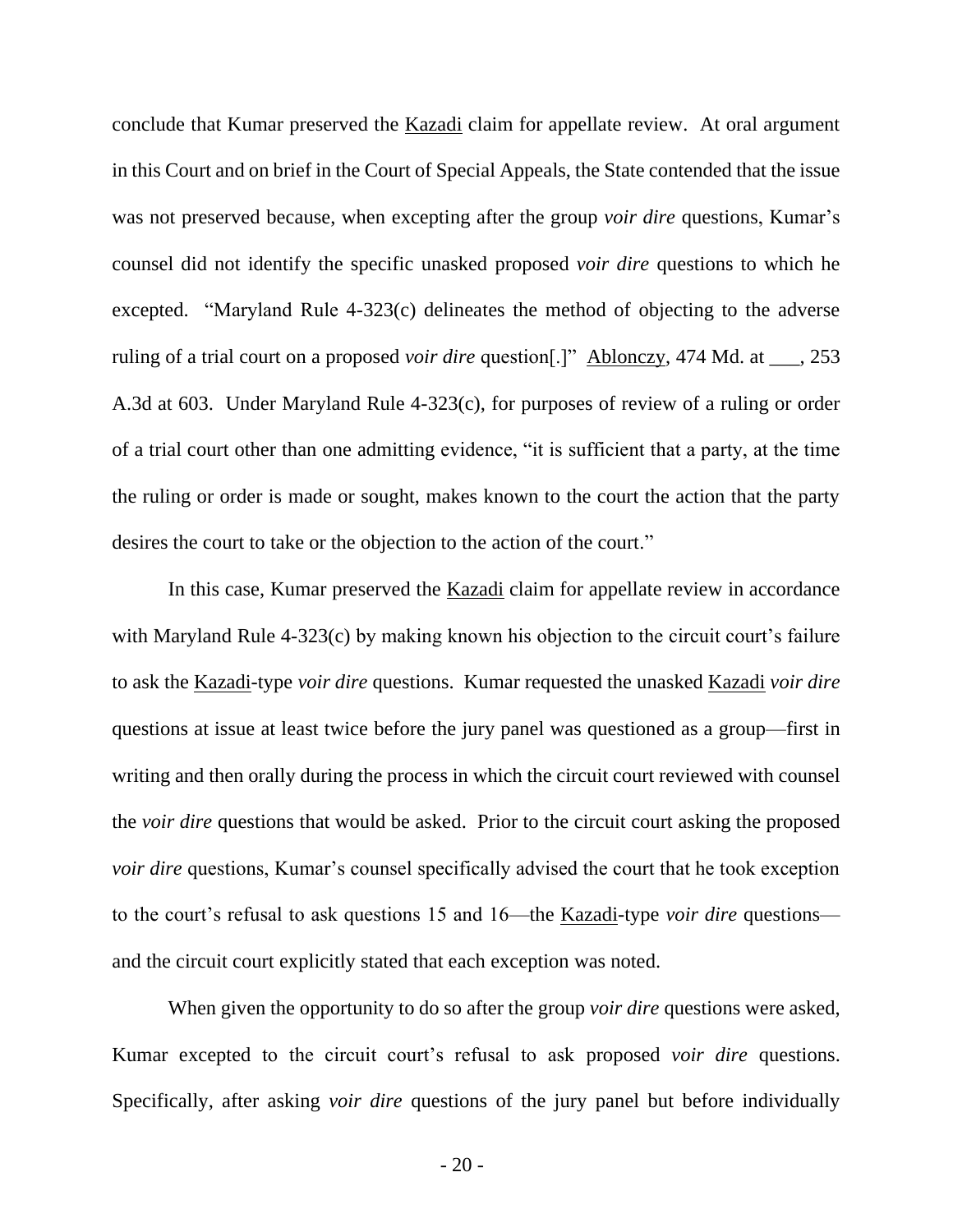questioning prospective jurors, the circuit court asked whether there was "[a]nything further from the defense[,]" and Kumar's counsel responded: "I'll just ask the Court to note my continuing exception to the Court's refusal --" The next line of the transcript indicates that the circuit court asked Kumar's counsel whether Kumar wanted to be present. The State observed at oral argument that it is unclear whether Kumar's counsel's voice trailed off after saying the word "refusal" or whether the circuit court interrupted him at the time.

What is clear is that when Kumar's counsel asked the circuit court to note his "continuing exception to its refusal" he was referring to the court's refusal to ask proposed *voir dire* questions that he had requested. Before this Court, at oral argument, the State acknowledged that Kumar's counsel's continuing exception referred to the circuit court's refusal to ask *voir dire* questions but contended that the exception was insufficient to preserve the Kazadi issue because Kumar's counsel did not identify the particular *voir dire*  question or questions to which he was referring. By using the term "continuing exception[,]" however, Kumar's counsel indicated that he was re-raising a matter that he had already raised. Throughout *voir dire*, the only instances in which Kumar's counsel specifically excepted to the circuit court's failure to ask *voir dire* questions were the court's failure to ask *voir dire* questions 15 and 16—the Kazadi questions—and later the court's refusal to ask in its entirety supplemental question B pertaining to prospective jurors' and their family's potential training or employment in the medical profession.

Under the circumstances of this case, the only reasonable interpretation of Kumar's counsel's reference to his "continuing exception to the Court's refusal" is that he was referring to the circuit court's refusal to ask the proposed Kazadi *voir dire* questions—*voir*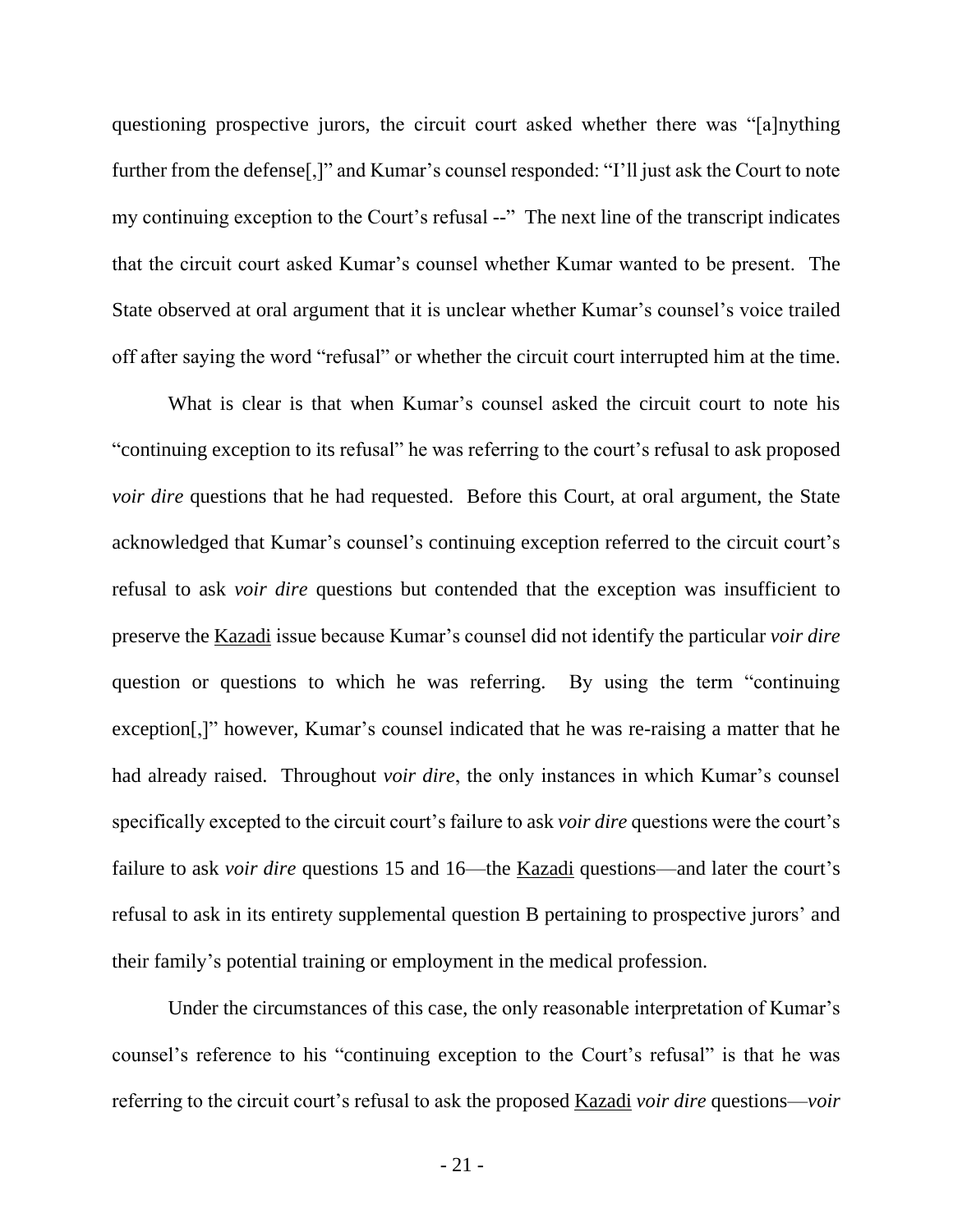*dire* questions 15 and 16. During the discussion between the circuit court and Kumar's counsel at the time that the court declined to ask *voir dire* questions 15 and 16, both the circuit court and Kumar's counsel acknowledged that there was a case pending on appeal that could potentially change the law concerning whether the questions should be asked. Given Kumar's counsel's discussion with the circuit court concerning the case pending in the "Court of Special Appeals" and the circuit court's observation that, until the Court made a decision, the "old law from about 50 years ago" would apply, it is difficult to conceive that Kumar's counsel's noting of a continuing exception could have been understood as anything other than applying to the circuit court's refusal to ask the Kazaditype *voir dire* questions.

Without deciding the issue of whether to preserve a **Kazadi** claim it is required that an exception be made or renewed after *voir dire* questions are asked of a jury panel but before individual questioning of prospective jurors, $13$  we conclude that Kumar's counsel's continuing exception to the circuit court's refusal to ask the proposed *voir dire* questions complied with Maryland Rule 4-323(c) because it made "known to the court the action that the party desire[d] the court to take or the objection to the action of the court." To agree with the State that Kumar's Kazadi claim was unpreserved for appellate review, we would need to determine that Kumar's counsel's noting of a continuing exception after the group questioning was entirely meaningless because it was not specific as to any particular

 $13W$ e do not decide the issue concerning the potential effect of an alleged failure to make or renew an objection after a trial court conducts group *voir dire* of a jury panel because that issue involves a different set of circumstances and is not before the Court in this case.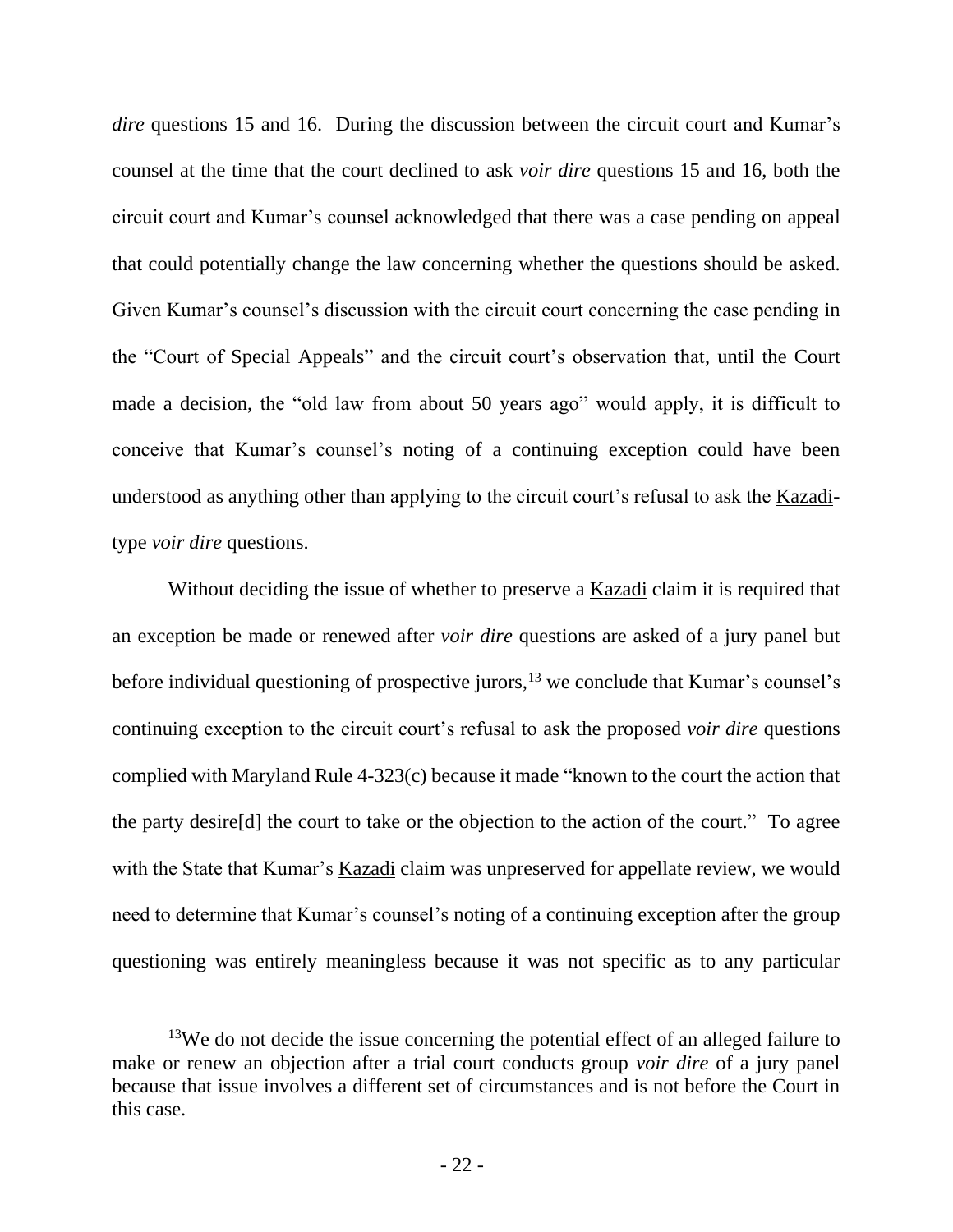unasked proposed *voir dire* question—even though he had excepted in only three instances to the circuit court's refusal to ask *voir dire* questions and two of the exceptions involved the Kazadi-type questions. Or, we would need to conclude that, in noting a continuing exception, Kumar's counsel was referring only to the circuit court's refusal to ask in its entirety supplemental question B concerning whether jurors or their family members had any connection to the field of medicine or to some other unasked *voir dire* question to which he had not previously expressly excepted, and not to the circuit court's refusal to ask proposed *voir dire* questions 15 and 16 which concerned fundamental rights and involved an issue that both the circuit court and Kumar's counsel had discussed as pending in a case on appeal.<sup>14</sup>

This case is different from cases in which the Court of Special Appeals has held that defendants failed to preserve for appellate review issues as to unasked proposed *voir dire* questions where, after asking *voir dire* questions, trial courts either asked whether there was anything to add or asked whether there were any comments or objections, and the defendants' counsel either said nothing or responded in the negative. See, e.g., Brice v. State, 225 Md. App. 666, 679, 126 A.3d 246, 254 (2015), cert. denied, 447 Md. 298, 135 A.3d 416 (2016); Gilmer v. State, 161 Md. App. 21, 32-33, 866 A.2d 918, 925, vacated in

<sup>&</sup>lt;sup>14</sup>In addition to preserving an issue for appellate review, one of the purposes of noting an exception or making an objection is to give a trial court the opportunity to correct an alleged mistake. See Taylor v. State, 473 Md. 205, 227, 249 A.3d 810, 823 (2021). Given the discussion between the circuit court and Kumar's counsel when the court reviewed *voir dire* questions 15 and 16, it is difficult to conceive that the circuit court would not have understood Kumar's counsel's noting of a continuing exception to apply to the court's refusal to ask the Kazadi-type *voir dire* questions.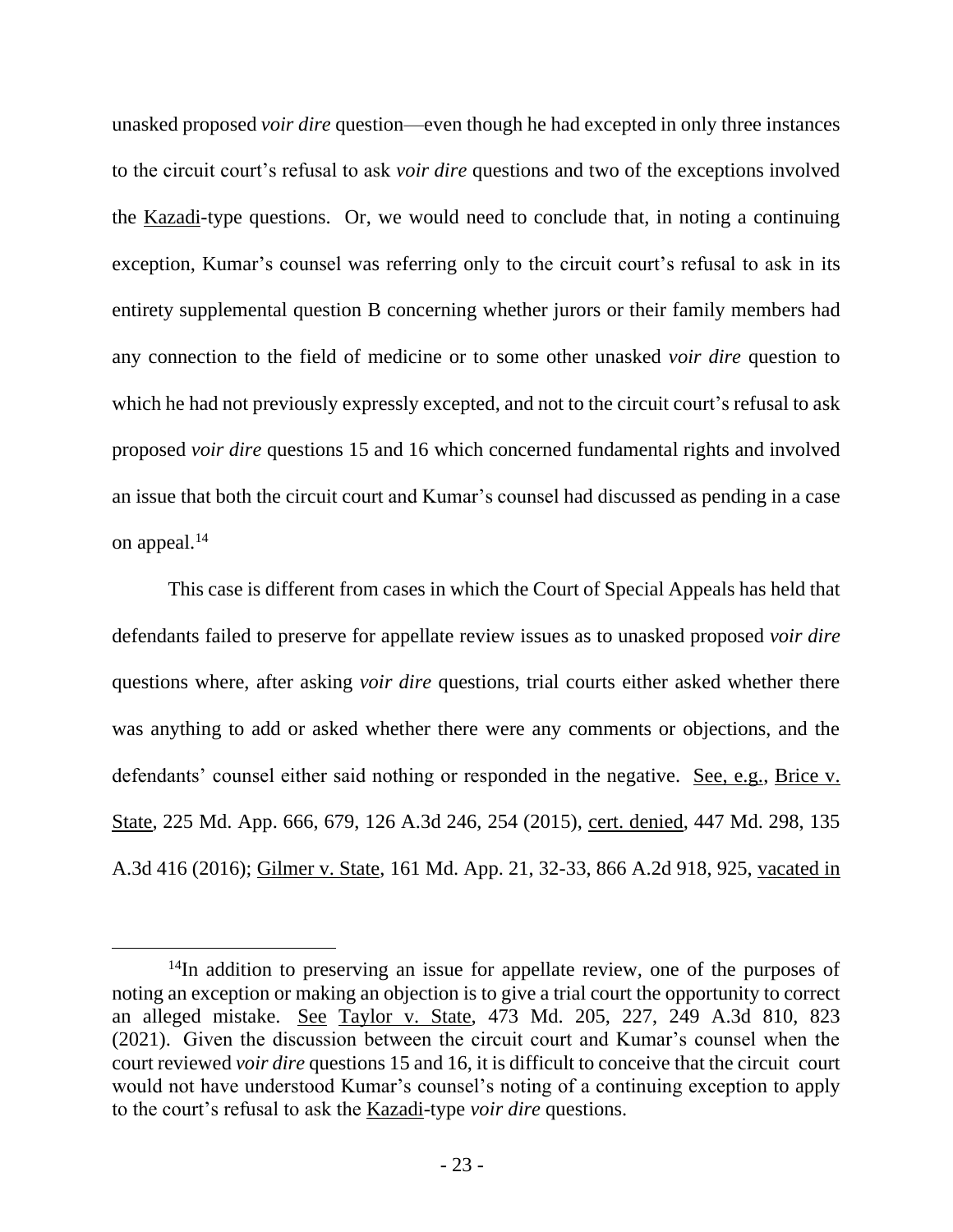part on other grounds, 389 Md. 656, 887 A.2d 549 (2005). By contrast, here, when given the opportunity, Kumar's counsel noted a continuing exception to the circuit court's refusal to ask proposed *voir dire* questions. This is not a case in which a defendant allegedly abandoned a request for an unasked proposed *voir dire* question by failing, when given the opportunity, to make or renew an objection to the trial court's failure to ask the question.

In this case, in addition to excepting to the circuit court's refusal to include the Kazadi questions in the group *voir dire* questions and noting a continuing exception after the group *voir dire* occurred, in the motion for a new trial, Kumar asserted that the circuit court erred in refusing to ask the Kazadi-type *voir dire* questions. At the sentencing proceeding, the circuit court heard argument on the motion, and neither the State nor the court contended, or even mentioned the notion, that Kumar's Kazadi claim was unpreserved. To the contrary, the arguments made by the parties and the circuit court's ruling as to the Kazadi issue addressed the merits of the claim—namely, whether the opinion in Kazadi should be retroactively applied to the case. The State maintained that, as far as it was aware, Kazadi did not apply retroactively to convictions that occurred before the opinion was issued. Kumar's counsel responded that Kazadi should be applied retroactively and that the nature of the case made it especially important for prospective jurors to be asked about the presumption of innocence and the burden of proof. The circuit court denied the motion for a new trial on the ground that Kazadi did not apply retroactively and was not the law of Maryland at the time of the trial. Given that the circuit court ruled on the merits of the Kazadi claim, it is clear that the court believed the issue to be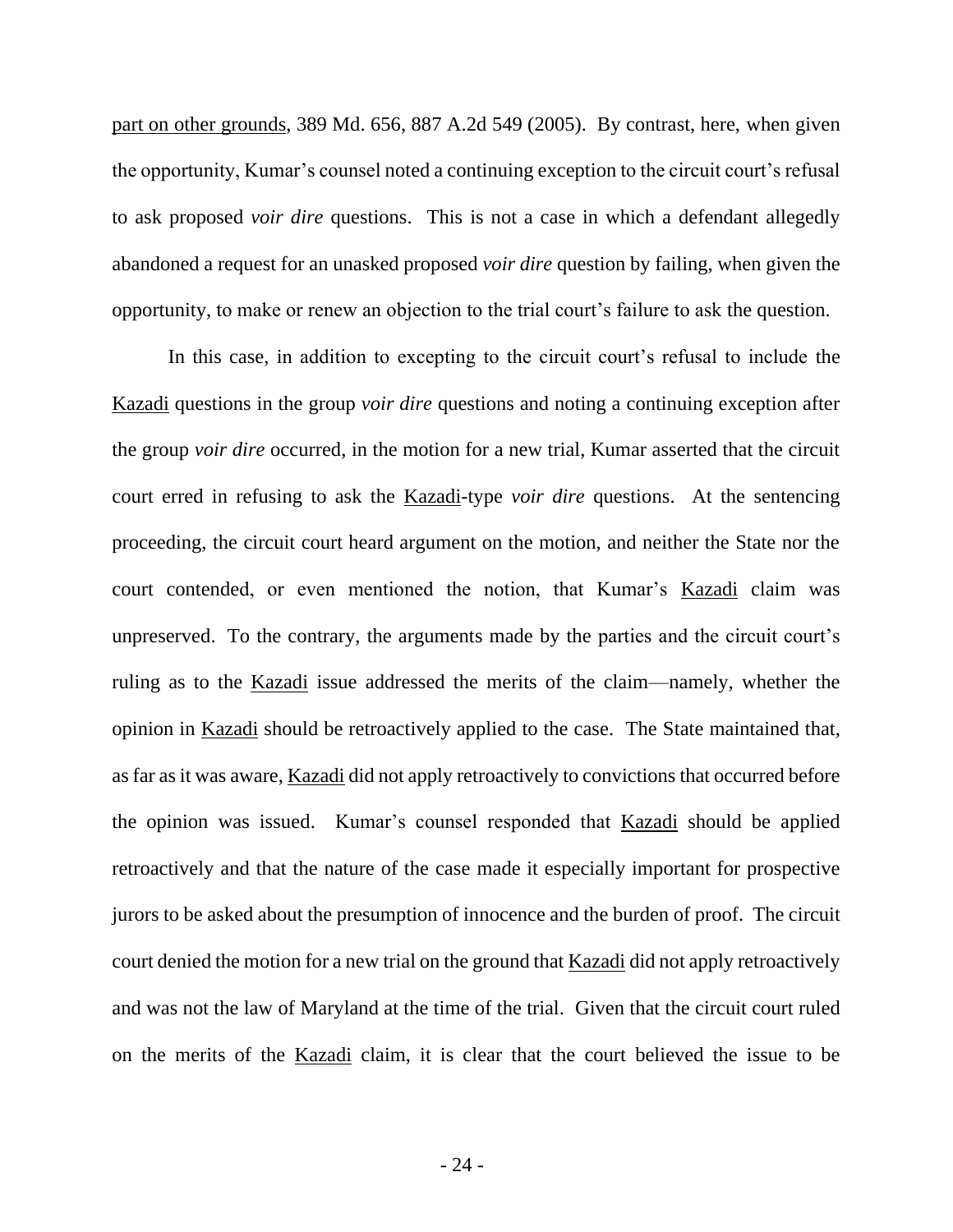preserved. Apparently, at that time, so did the State, for that matter, as the State did not raise an issue as to preservation in response to the motion.

The multiple steps that Kumar's counsel took—requesting both in writing and orally before the group *voir dire* that the Kazadi-type questions be asked, making before the group *voir dire* began an individual exception to the circuit court's refusal to ask each question, noting a continuing exception to the court's refusal to ask *voir dire* questions when given the opportunity after the group *voir dire*, and re-raising the issue of the circuit court's refusal to ask the Kazadi *voir dire* questions in a motion for new trial—were certainly sufficient to preserve the Kazadi claim for appellate review.

For the reasons herein, we conclude that Kazadi applies to any case pending in a trial or appellate court that had not become final on direct appeal when the opinion was issued, *i.e*., cases in which there had not yet been a final disposition at the time that the opinion was issued, and in which the issue was preserved for appellate review. In this case, both circumstances are satisfied.<sup>15</sup> We reverse the judgment of the Court of Special Appeals and remand the case to the circuit court for a new trial on the first-degree murder charge.<sup>16</sup>

<sup>&</sup>lt;sup>15</sup>Given our determination that the holding in Kazadi applies to cases in which there had not yet been a final disposition when the opinion was issued, we need not reach Kumar's alternative argument that not applying Kazadi here would violate the Equal Protection Clause of the Fourteenth Amendment and Article 24 of the Maryland Declaration of Rights.

<sup>&</sup>lt;sup>16</sup>At oral argument, the parties agreed that, because the Court of Special Appeals reversed Kumar's conviction for openly carrying a dangerous weapon with the intent to injure on the ground of insufficient evidence, if there were a remand to the circuit court, the new trial would be on the first-degree murder charge only.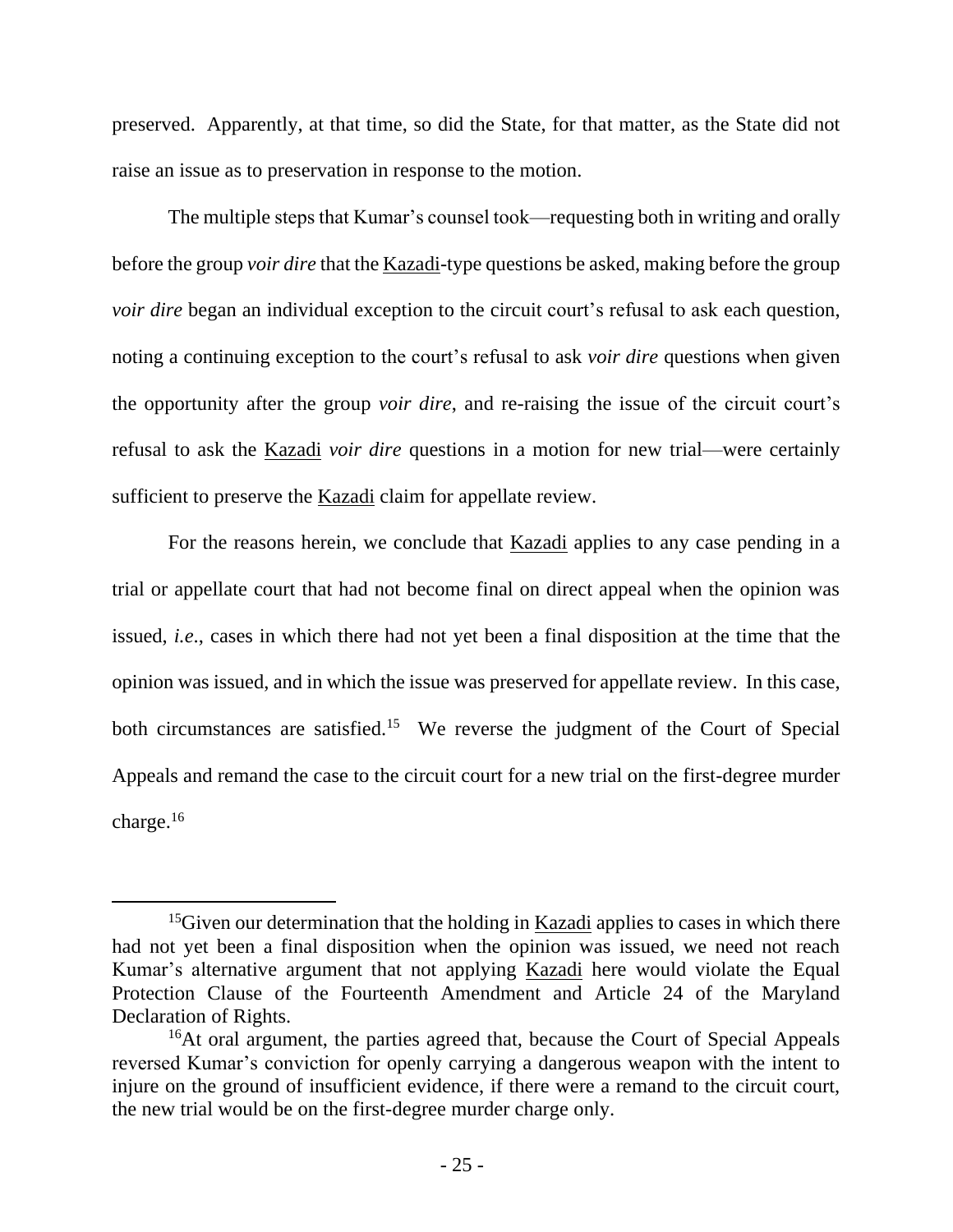**JUDGMENT OF THE COURT OF SPECIAL APPEALS REVERSED AS TO CONVICTION FOR FIRST-DEGREE MURDER. CASE REMANDED TO THE CIRCUIT COURT FOR BALTIMORE CITY WITH INSTRUCTIONS TO VACATE CONVICTION AND SENTENCE AND FOR NEW TRIAL ON FIRST-DEGREE MURDER CHARGE. RESPONDENT TO PAY COSTS.**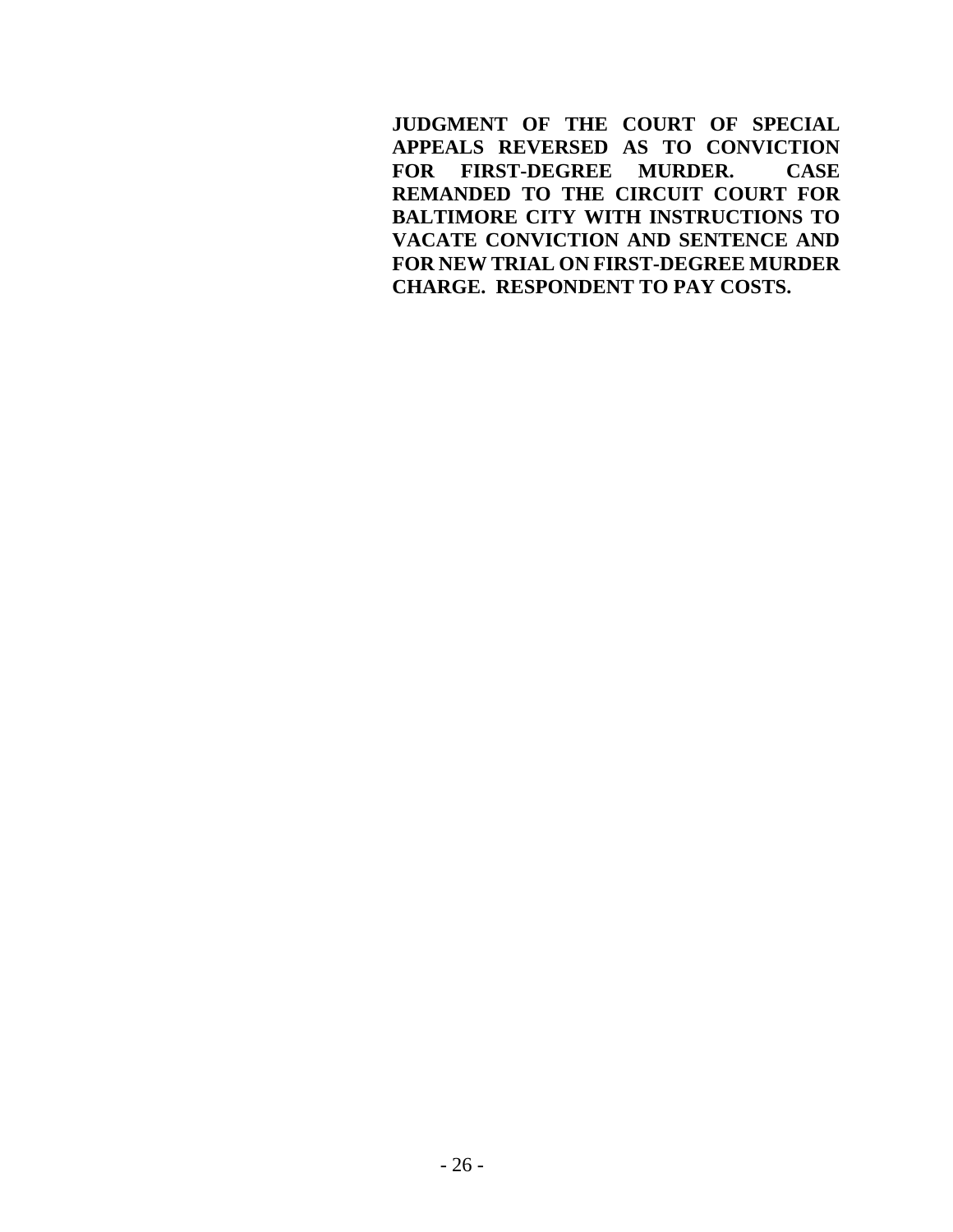Circuit Court for Baltimore City Case No. 119053002 Argued: November 9, 2021

# IN THE COURT OF APPEALS

### OF MARYLAND

No. 21

September Term, 2021 \_\_\_\_\_\_\_\_\_\_\_\_\_\_\_\_\_\_\_\_\_\_\_\_\_\_\_\_\_\_\_\_\_\_\_\_\_\_

### AMIT KUMAR

v.

# STATE OF MARYLAND \_\_\_\_\_\_\_\_\_\_\_\_\_\_\_\_\_\_\_\_\_\_\_\_\_\_\_\_\_\_\_\_\_\_\_\_\_\_

Getty, C.J. McDonald **Watts** Hotten Booth Biran Murphy, Joseph F., Jr. (Senior Judge, Specially Assigned),

JJ.

Concurring Opinion by Biran, J., which McDonald, J., joins.

\_\_\_\_\_\_\_\_\_\_\_\_\_\_\_\_\_\_\_\_\_\_\_\_\_\_\_\_\_\_\_\_\_\_\_\_\_\_

\_\_\_\_\_\_\_\_\_\_\_\_\_\_\_\_\_\_\_\_\_\_\_\_\_\_\_\_\_\_\_\_\_\_\_\_\_\_

Filed: December 20, 2021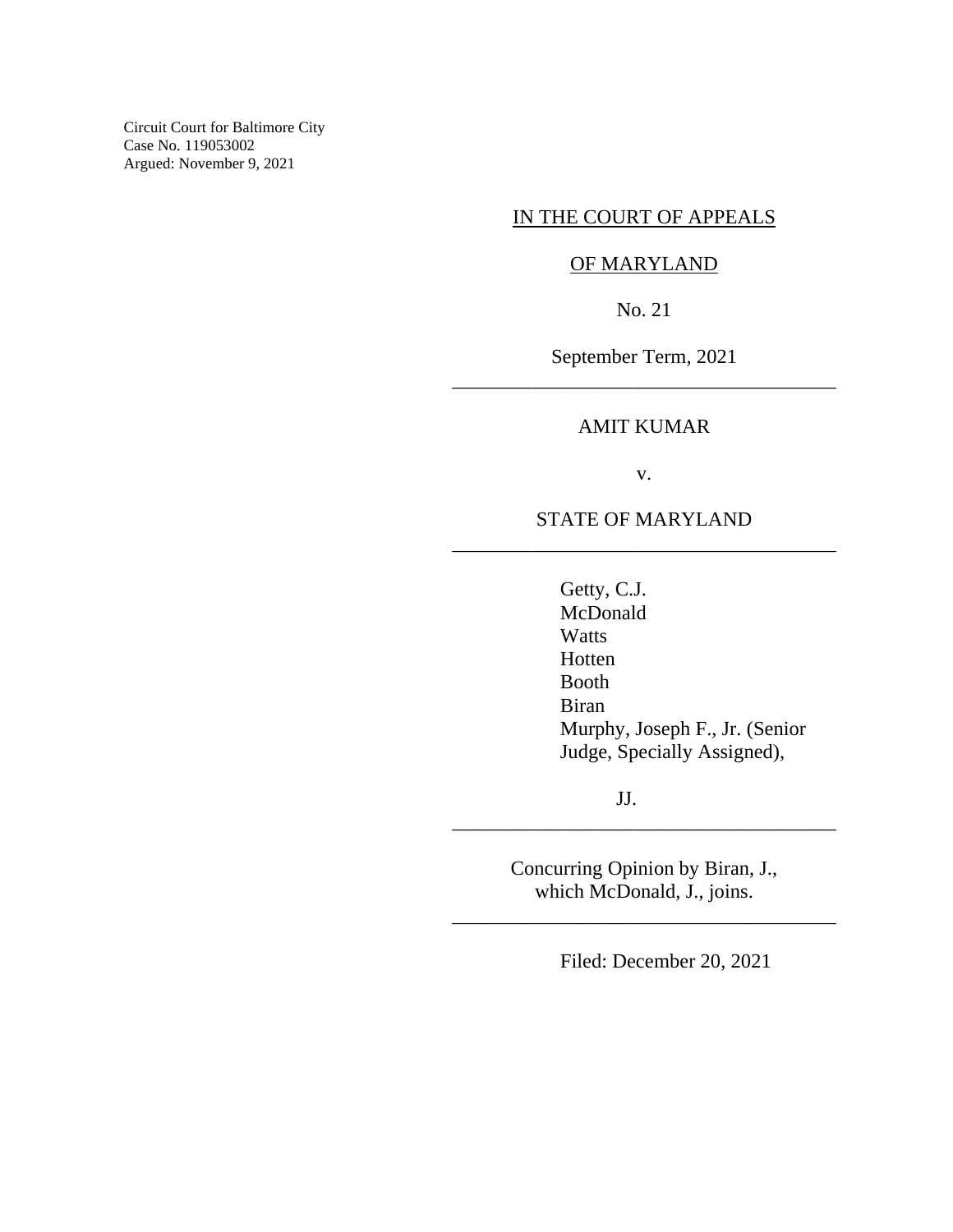I fully agree with the Court's holding that *Kazadi v. State*, 467 Md. 1, 9 (2020), "applies to cases in which there had not yet been a final disposition, regardless of whether a notice of appeal had been filed at the time the opinion in *Kazadi* was issued, and in which the issue had been preserved for appellate review." Slip Op. at 9-10. I concur somewhat more hesitantly in the determination that this Court should exercise its discretion to decide whether Petitioner, Amit Kumar, preserved a *Kazadi* claim for appellate review, rather than remand the case to the Court of Special Appeals to allow that Court to rule on preservation.

The Opinion for the Court, of course, is correct in stating that we have discretion to decide whether Kumar preserved the *Kazadi* issue. *See* Md. Rule 8-131(b)(1) (providing that, in a case decided by an intermediate appellate court, "the Court of Appeals *ordinarily* will consider only an issue that has been raised in the petition for certiorari or any crosspetition and that has been preserved for review by the Court of Appeals") (emphasis added). In my view, several factors should inform this Court's decision whether to decide a question that, like the preservation issue here, was not decided by the intermediate appellate court and has not been raised in a petition or cross-petition for *certiorari*. Among those factors are: (1) whether the parties have asked the Court to exercise its discretion to decide such a question, or whether the Court would be acting on its own initiative in doing so; (2) whether the parties have had a fair opportunity to brief and argue their positions on the question in both the intermediate appellate court and this Court, or whether they would be prejudiced if this Court were to decide the question; and (3) whether there are any unusual circumstances that warrant deviation from this Court's normal practice to remand the case to the intermediate appellate court for that court to decide the matter.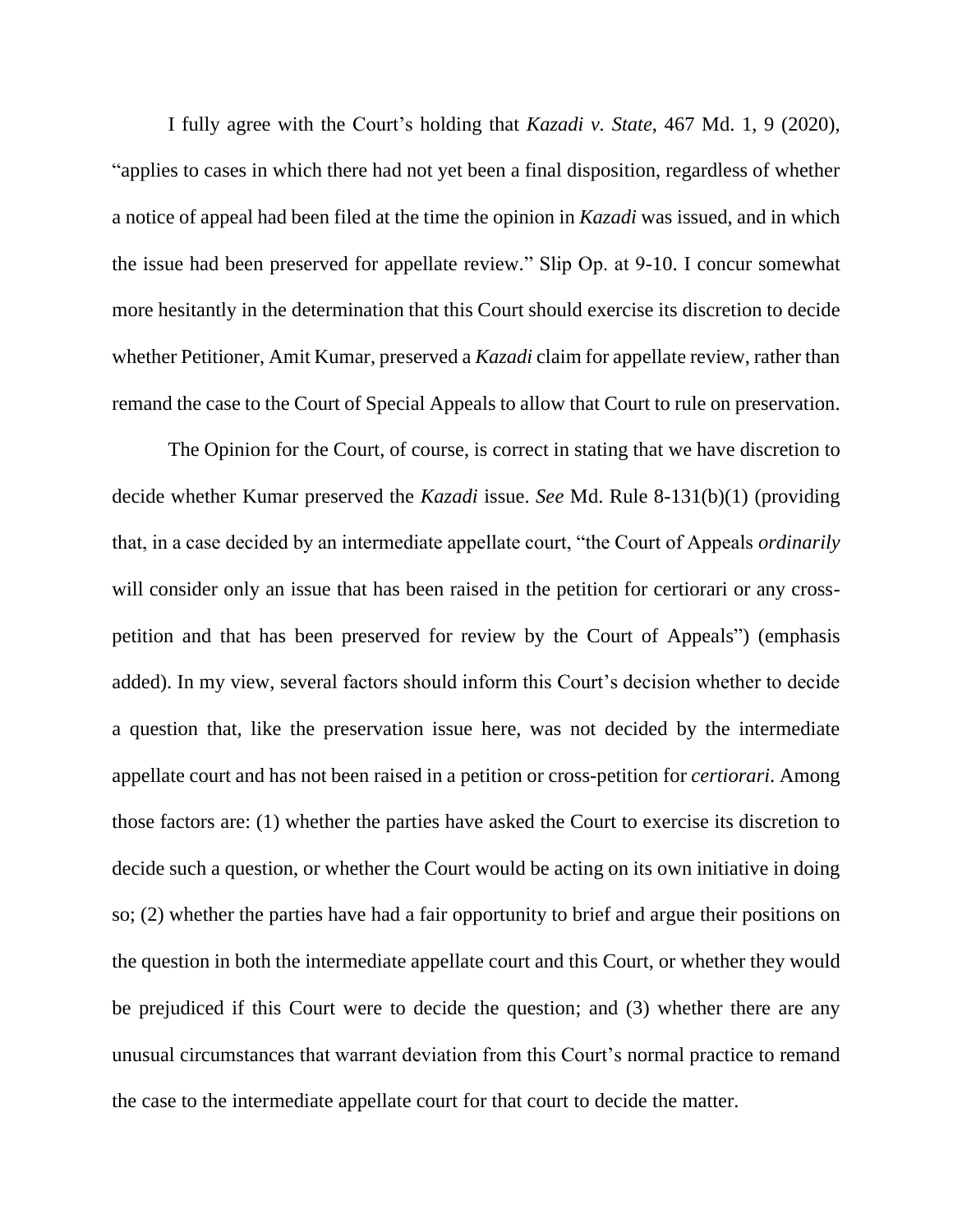Here, neither party has asked us to exercise our discretion to decide the preservation issue. Although the State argued in the Court of Special Appeals that Kumar failed to preserve an objection to the trial court's failure to ask his proposed *voir dire* questions number 15 and 16, the Court of Special Appeals expressly declined to "address the State's … failure-to-preserve argument[]" because it rejected Kumar's claim of error on the ground that *Kazadi* did not apply at all. Thus, because the Court of Special Appeals exercised its discretion *not* to decide the preservation question, there was no decision from the Court of Special Appeals on that point from which the parties could appeal. For that reason, the State did not file a conditional cross-petition for *certiorari* raising the preservation issue. Nor has the State asked us to exercise our discretion to decide the preservation question. Rather, the State argued on brief and at oral argument that the preservation issue is not properly before this Court, and that this Court therefore should remand the case to the Court of Special Appeals to rule on preservation.

Kumar also did not ask us in his briefs or at oral argument to exercise our discretion to decide the preservation question. Rather, Kumar claimed that the State waived any argument concerning preservation by failing to file a conditional cross-petition for *certiorari* on that point. The Court correctly rejects that contention. Slip Op. at 15 n.12.

Thus, the Court is acting on its own initiative in deciding the preservation issue. That distinguishes this case from several of the cases the Court cites in explaining the decision to address the preservation issue. For example, in *Matthews v. Amberwood Associates Ltd. P'ship, Inc.*, 351 Md. 544 (1998), in their cross-petition for a writ of *certiorari*, the defendants-respondents requested that the Court review a question that the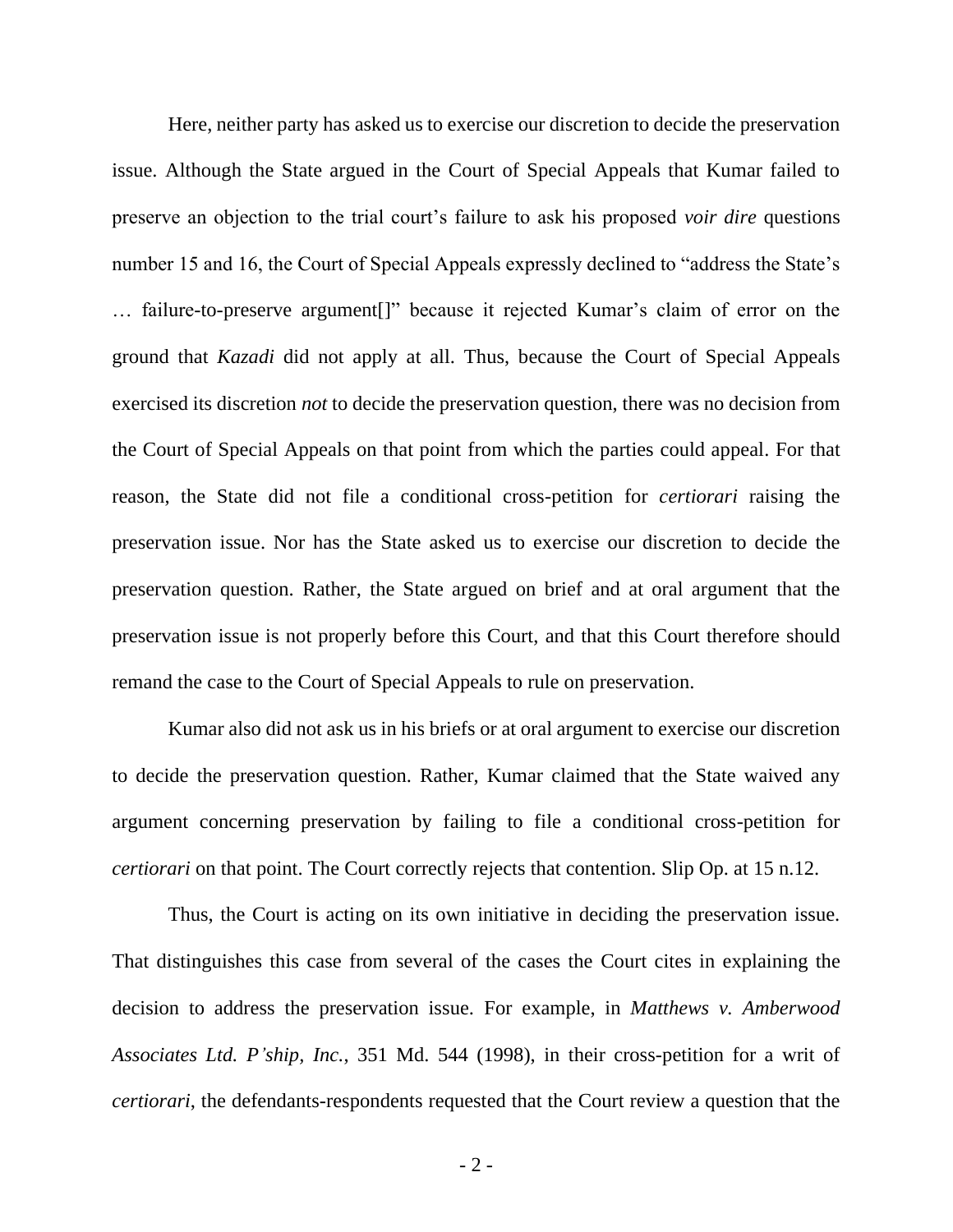Court of Special Appeals had not decided concerning the defendants' application to amend their Answer to allege contributory negligence. This Court granted the plaintiffs' petition for *certiorari* and denied the cross-petition. *Id.* at 580-81. Nevertheless, in their brief to this Court, the defendants argued that "[t]he trial court erred ... in refusing to instruct the jury on the issue of contributory negligence." *Id.* at 581. After resolving the substantive issues in favor of the plaintiffs, the Court opted also to decide the question about contributory negligence that the Court had initially declined to review. *See id.* 

In *Lizzi v. Washington Metro. Area Transit Auth.*, 384 Md. 199 (2004), the trial court dismissed Lizzi's claims on the ground of *res judicata.* The Court of Special Appeals affirmed, but not on the ground of *res judicata*. After Lizzi filed a *certiorari* petition, the respondent (WMATA) did not raise *res judicata* in its response to Lizzi's petition, nor did WMATA file a conditional cross-petition raising the issue. *Id.* at 205. However, WMATA addressed the *res judicata* issue in its brief to this Court. The Court decided to reach the *res judicata* question, rather than remanding the case to the Court of Special Appeals for the intermediate appellate court to consider whether *res judicata* barred Lizzi's claims. Significant to the Court's decision to exercise its discretion was the fact that *res judicata* was "extensively briefed in WMATA's brief before the Court of Special Appeals, as well as in WMATA's brief to this Court. Therefore, WMATA's *res judicata* defense cannot be said to have appeared out of thin air. It is not a surprise to petitioner. Additionally, petitioner responded to the issue in this Court by referring the Court to his briefing of this issue in the Court of Special Appeals*.*" *Id.* at 206 n.6; *see also Suburban Hosp. Inc. v. Kirson*, 362 Md. 140, 177 (2000) (deciding to reach question concerning respondent's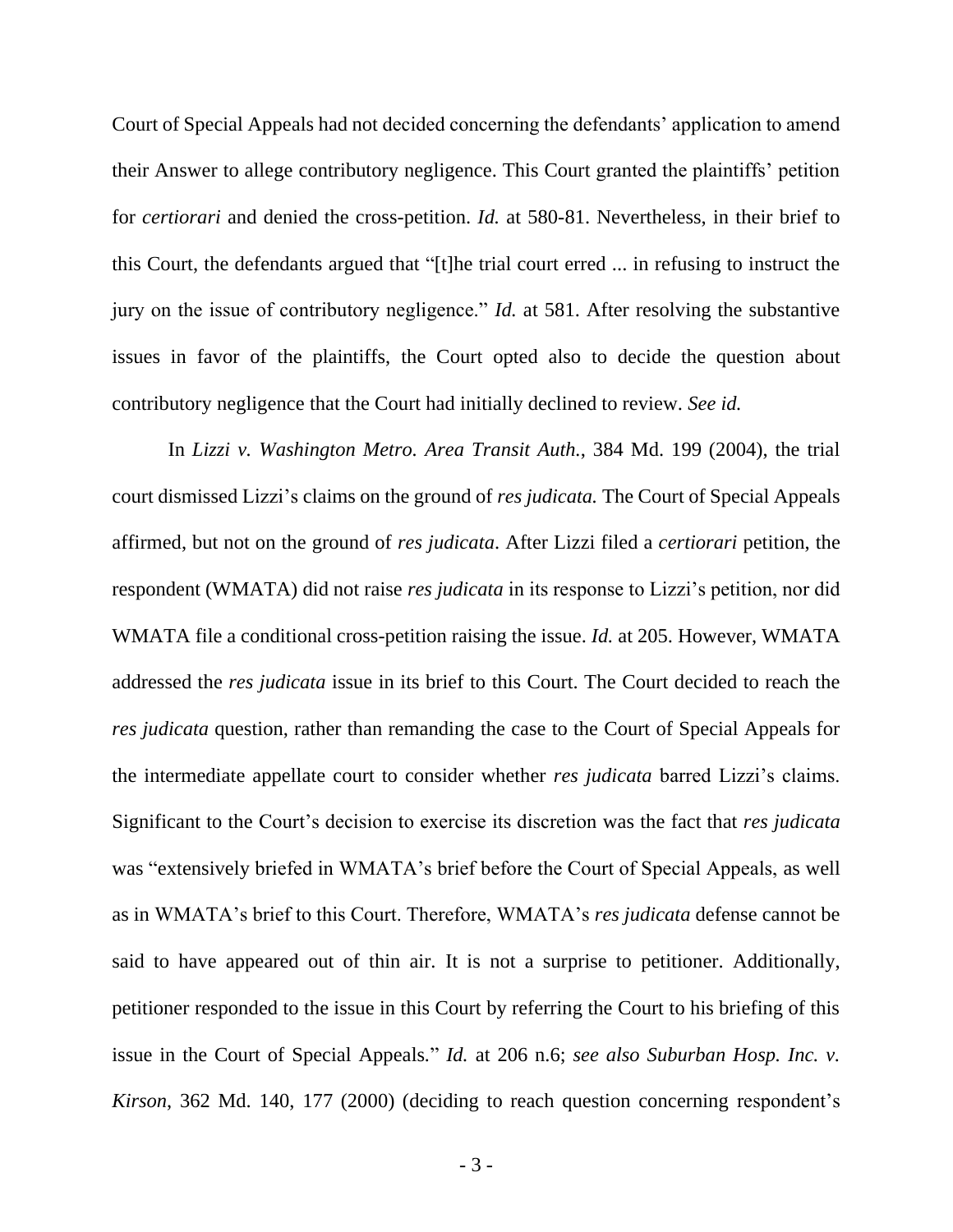alternate defense, despite the fact that respondent did not raise the issue in a cross-petition for *certiorari*, "inasmuch as the issue has been briefed and argued here").

Although this case differs from *Matthews*, *Lizzi*, and *Kirson* given the Court's *sua sponte* exercise of discretion, importantly the party against whom we decide the preservation question has not been prejudiced. At oral argument, in response to questioning from the Court, the State addressed whether Kumar preserved the *Kazadi* claim for appellate review. The State did not say that it was surprised by the Court's inquiry concerning the preservation question, or that it was unprepared to provide its position on preservation. Nor did the State ask for an opportunity to submit supplemental briefing on the question of preservation. <sup>1</sup> Rather, the State presented an argument concerning preservation that was consistent with its briefing in the Court of Special Appeals. In addition, the State said that the Court had the record of *voir dire* in the Circuit Court, as well the briefs of the parties in the Court of Special Appeals and their filings at the *certiorari* stage, which "illuminate" the issue of preservation.

In essence, the State at oral argument conceded the Court's point that "[w]e have everything that we need to determine whether Kumar's *Kazadi* claim is preserved for appellate review." Slip Op. at 17. Thus, the State effectively has acknowledged that it has had a fair opportunity to argue its position concerning preservation in both the Court of Special Appeals and this Court, and therefore, that it has not been prejudiced by the Court's

<sup>&</sup>lt;sup>1</sup> Notably, the State did offer at oral argument to submit a letter to the Court providing citations to cases in which this Court has remanded to the Court of Special Appeals to decide questions that the intermediate appellate court declined to address when the cases were initially before it.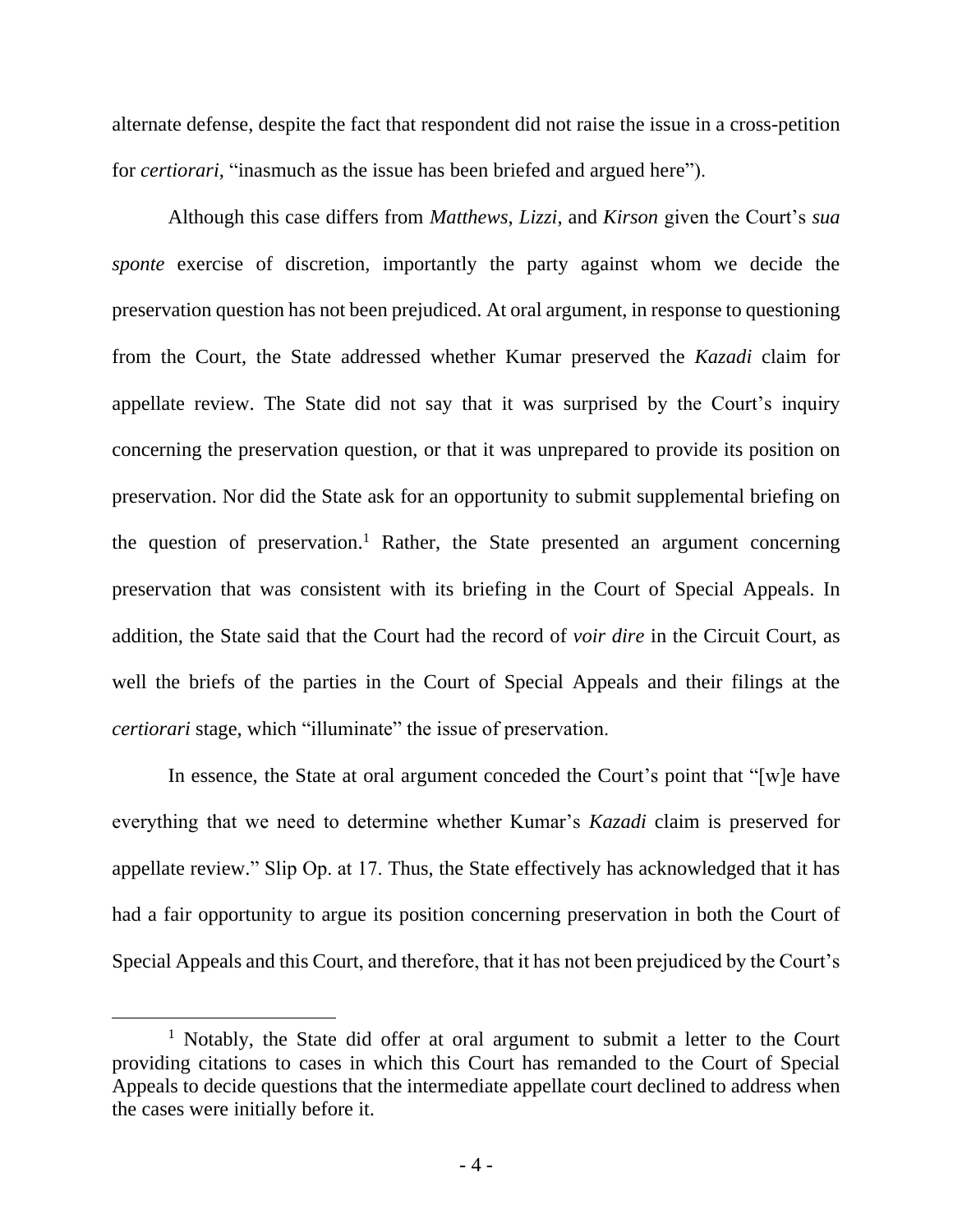decision to address the preservation issue. Had the State instead represented at oral argument, in response to the Court's raising the topic of preservation, that it had more to say on the preservation issue than it had included in its Court of Special Appeals brief and its response to Kumar's petition for *certiorari*, we likely would not have concluded that "[w]e have everything that we need to determine whether Kumar's *Kazadi* claim is preserved for appellate review." In that event, we would have been well advised either to invite the parties to submit supplemental briefs on the question of preservation, or to remand the case to the Court of Special Appeals and allow the non-prevailing party there to decide whether to seek further review of the preservation question in this Court.

Given the State's position at oral argument, I agree with the Court's determination that we should decide whether Kumar preserved his *Kazadi* claim for appellate review.<sup>2</sup> I also agree that Kumar preserved his claim of error based on *Kazadi*.

<sup>&</sup>lt;sup>2</sup> In reaching this conclusion, I do not rely on the circumstance that the substantive *Kazadi*-related question we have decided in this case and the preservation question are "interrelated and [that] there is not a non-*Kazadi*-related issue for the Court of Special Appeals to address." Slip Op. at 18. This Court previously has remanded cases to the Court of Special Appeals, despite the interrelationship between an issue that was properly before the Court and a question that was not decided by the intermediate appellate court. *See, e.g.*, *State v. Evans*, 352 Md. 496, 509 n.10, 530 (1999), *overruled on other grounds*, *Belote v. State*, 411 Md. 104 (2009) (where the Court of Special Appeals declined to decide whether there was probable cause to arrest a defendant at the time he was detained, remanding to the Court of Special Appeals to decide the probable cause issue after holding that the initial detention constituted an arrest and that a search performed at the time of the detention was a valid search incident to arrest). Conversely, in appropriate circumstances, this Court has decided questions that were not interrelated with the questions contained in the parties' *certiorari* petitions. *See, e.g.*, *Lizzi*, 384 Md. at 202-03. At least as a general matter, I do not perceive the salience of the interrelatedness of issues in assessing whether this Court should exercise its discretion to address an issue that the Court of Special Appeals opted not to decide, despite its interrelatedness with an issue that the intermediate appellate court did decide.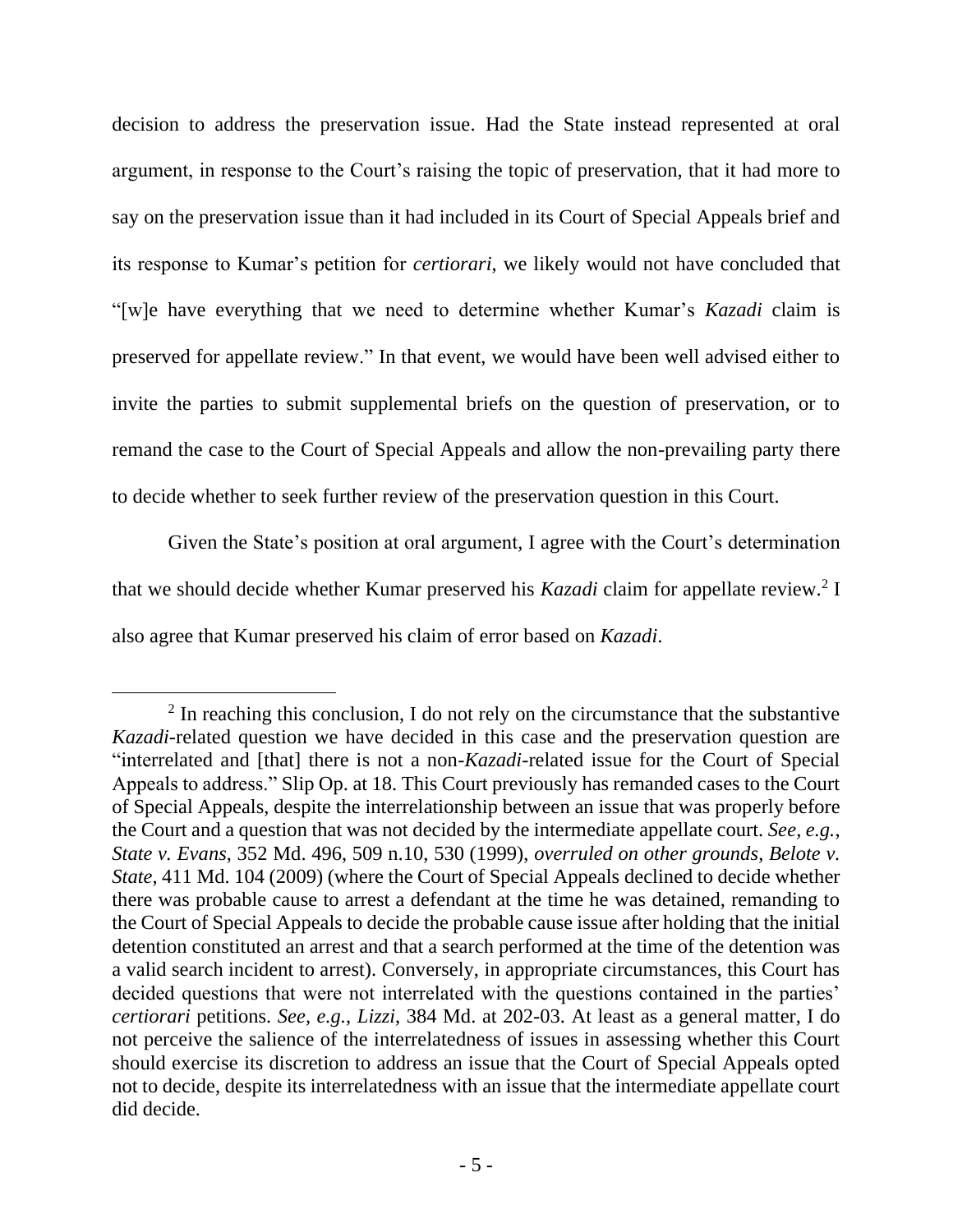The fact that deciding the preservation issue now furthers the goal of judicial economy, and moots the possibility of the non-prevailing party in the Court of Special Appeals filing a petition for *certiorari*, is not a compelling reason by itself to depart from our normal practice to allow the Court of Special Appeals to decide a question that it did not address when the case was previously before it. To at least some extent, the interests of judicial economy and obtaining finality more quickly militate in favor of deciding all remaining questions in every case. Yet we generally remand to the Court of Special Appeals to decide a question that it previously did not decide and that was not raised in a petition or cross-petition for *certiorari*. In my view, a consideration of intra-judicial comity underlies our normal practice to remand to the Court of Special Appeals in such cases. Where the Court of Special Appeals has exercised its discretion *not* to decide a question in a case, we generally should respect that exercise of discretion and allow the Court of Special Appeals the opportunity to decide the question if it becomes necessary to do so after this Court has decided another question in the same case.

That being the case, I believe we generally should refrain from deciding an issue that the Court of Special Appeals elected not to decide and that was not raised by the parties in their petitions for *certiorari*, in the absence of a request by one or both parties that we do so, or in the absence of unusual circumstances that warrant deviation from this Court's normal practice.<sup>3</sup> Nevertheless, if we are satisfied that neither party will be prejudiced by our exercising discretion to reach the issue, it may be appropriate for us to do so.

<sup>3</sup> An example of such unusual circumstances can be found in *Sergeant Co. v. Pickett*,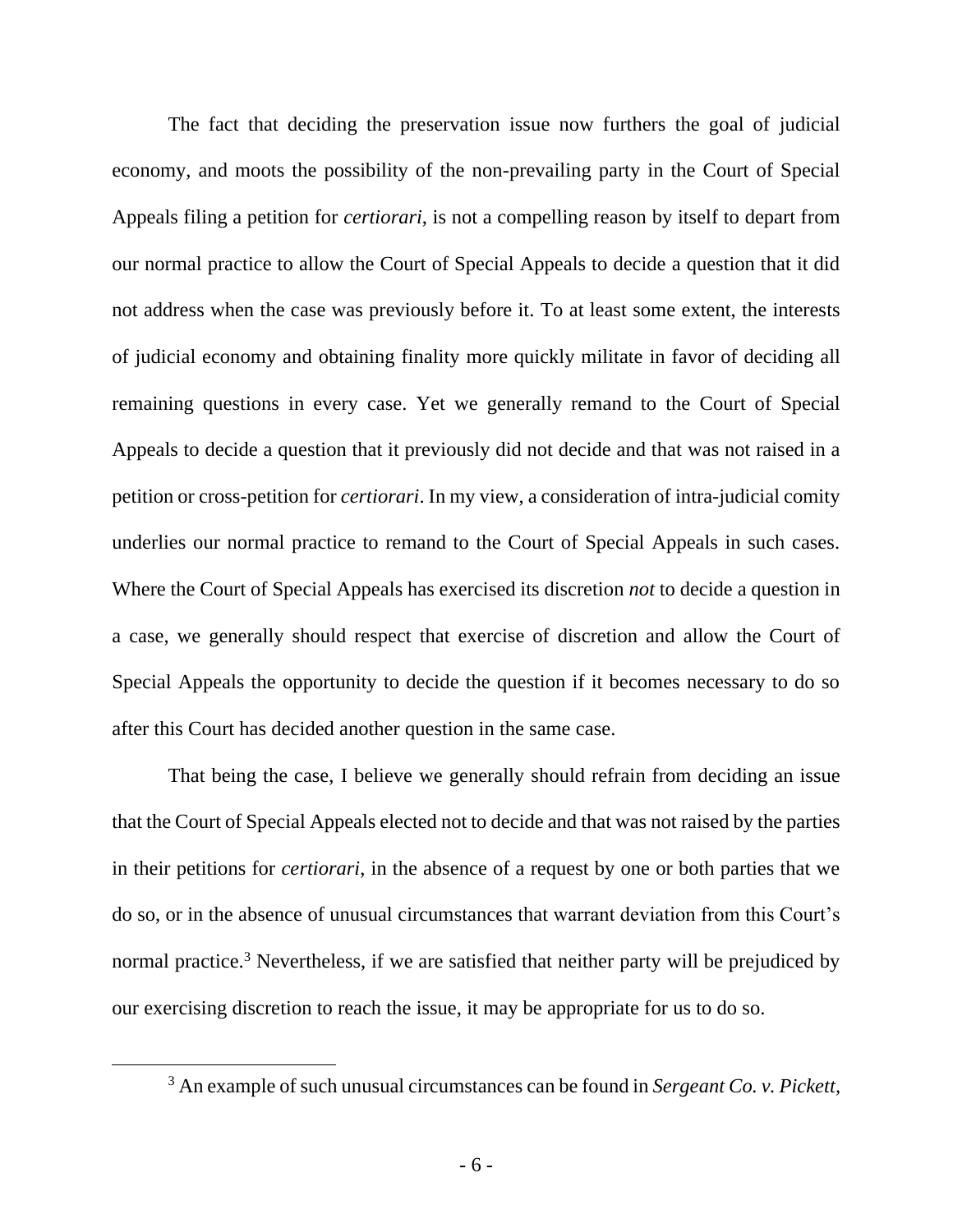As discussed above, neither party in this case has asked us to exercise our discretion to decide the preservation issue. In addition, there are no unusual circumstances here that warrant a departure from our normal practice to remand to the Court of Special Appeals to allow that Court to rule on the remaining issue. But for the State's effective concession that it is not prejudiced by this Court's *sua sponte* exercise of discretion to decide the preservation issue, I would remand to the Court of Special Appeals to rule on preservation in the first instance. Given the State's concession, I concur in the Court's exercise of discretion to decide the preservation question.

Judge McDonald has authorized me to state that he joins in this opinion.

<sup>285</sup> Md. 186 (1979). In that case, this Court opted to decide an issue instead of remanding to the Court of Special Appeals, where there already had been a prior remand and the Court of Special Appeals on that remand had not "proceed[ed] according to the tenor and directions of [this Court's] mandate[.]" *Id.* at 193. This Court explained: "In the usual course of events, we would remand the case a second time to the Court of Special Appeals and again direct that it determine the substantive issue as it should have done when the appeal was before it in the first instance. But, considering the circumstances and the tortuous history of what began as a simple appeal, fundamental fairness to the litigants and the interest of judicial administration and economy dictate that the matter be resolved without further ado." *Id.*